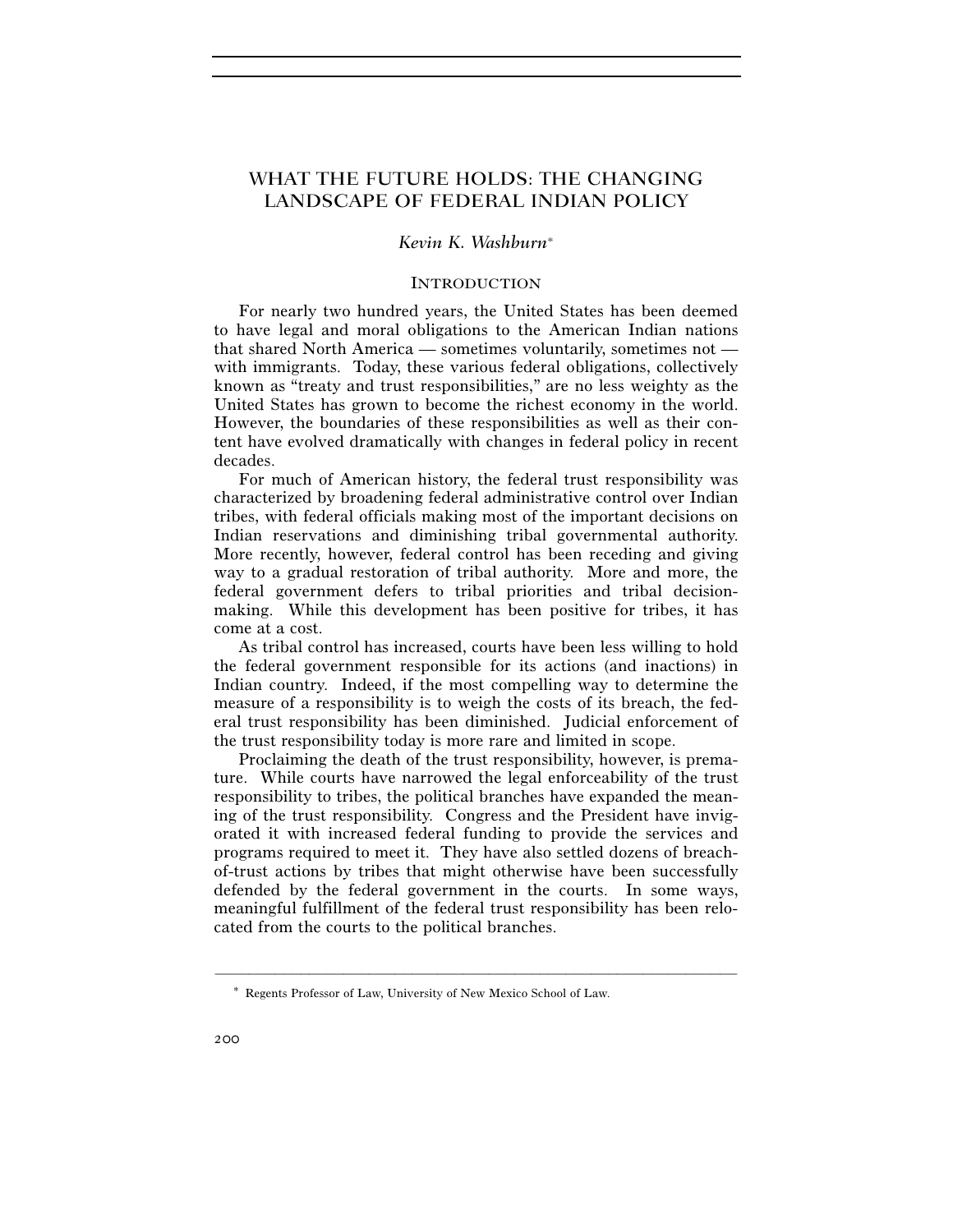More importantly, the political branches have come to view the content of the trust responsibility differently. The obligations under the federal trust responsibility have evolved from a paternalistic model in which the federal government provides services and programs and makes decisions for impoverished Native Americans, to an understanding that the trust responsibility obliges the federal government to support and revitalize tribal governments and even advocate and protect tribal sovereign powers. Congress and the executive branch have restored tribal powers, for example, by broadly recognizing tribal felony criminal jurisdiction over American Indians<sup>1</sup> and even recognizing limited tribal criminal jurisdiction over non-Indians,<sup>2</sup> reversing longstanding federal policy.

More importantly, in place of federal programs and services, the last fifty years have been characterized by the growth of federal contracting with tribes to perform federal trust functions. Today, billions of dollars of federal appropriations are spent not by the federal government, but by tribes that have contracted to provide federal services to Indian people through so-called "tribal self-determination contracts." In other words, tribes are being paid by the federal government to exercise federal governance powers over Indian lands and people.

In general, the new model has been very successful. As tribal governmental powers have increased and tribes have entered contracts to perform more federal functions, tribal governments have proven more institutionally competent than the federal government in serving Indian people.3 Consequently, while federal judicial interpretations of the trust responsibility have rendered the federal government less legally accountable to Indian people, the political branches have shifted these responsibilities to tribal governments that are much *more* accountable to Indian people. Today, on many reservations, the United States has been relegated to "principal underwriter" of many of the services required under the trust responsibility.<sup>4</sup> As the federal trust responsibility has come to be seen in this new light, Indian people have gained greater control over their own destinies.

<sup>1</sup> Tribal Law and Order Act of 2010, Pub. L. No. 111-211, tit. VII, § 234, 124 Stat. 2258, 2279–80 (codified as amended at 25 U.S.C. § 1302 (2012)) (restoring tribal felony jurisdiction over

Indians). 2 Violence Against Women Reauthorization Act of 2013, Pub. L. No. 113-4, tit. IX, sec. 904, § 204(b)(1), 127 Stat. 54, 121 (codified at 25 U.S.C. § 1304(b)(1) (Supp. I 2014)) (restoring tribal criminal jurisdiction over non-Indians who commit certain acts of domestic violence on Indian

lands). 3 *See generally* Kevin K. Washburn, *American Indians, Crime, and the Law*, 104 MICH. L.

<sup>&</sup>lt;sup>4</sup> And on some reservations, due to gaming or natural resources, the federal government is no longer even the "principal" underwriter.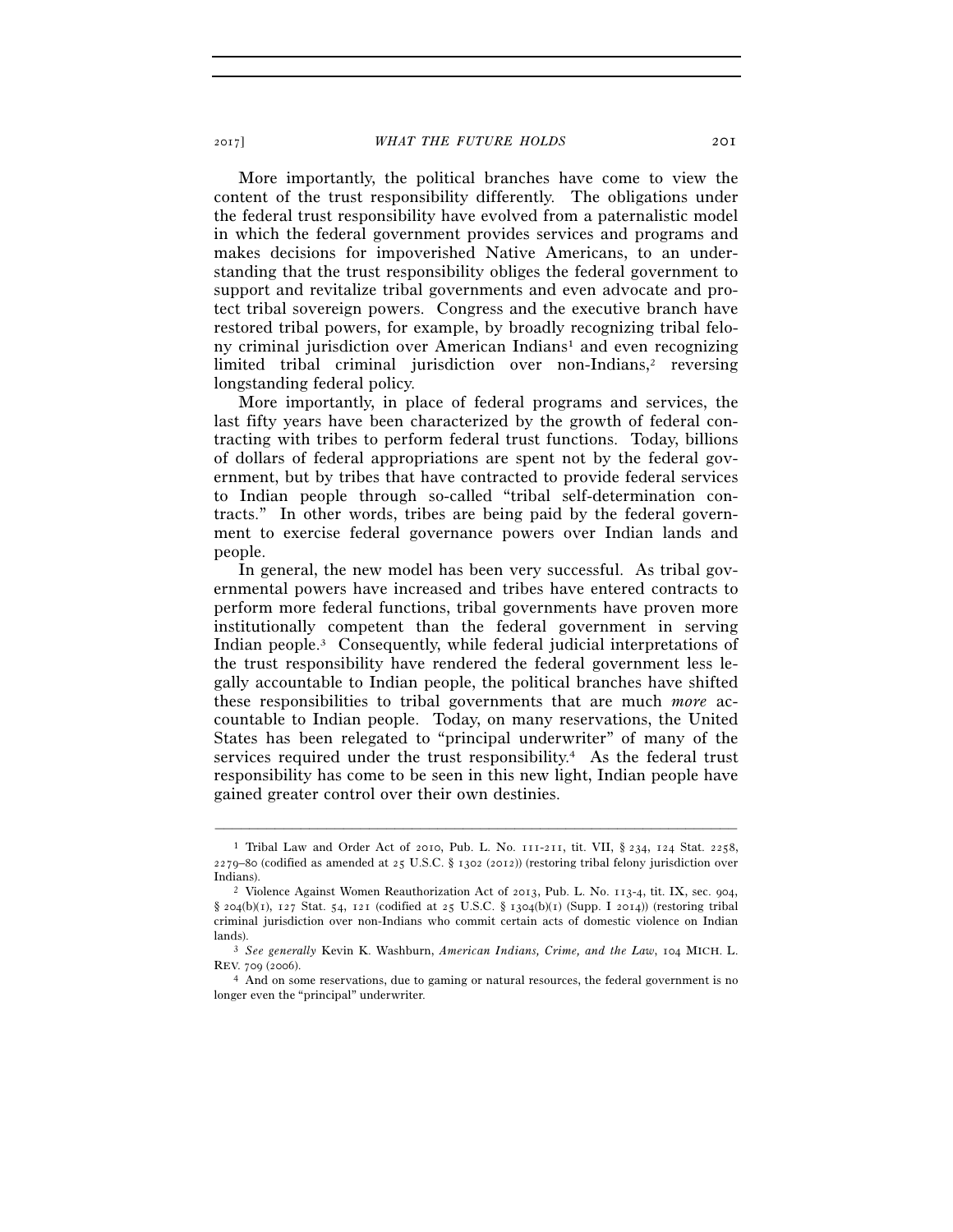The restoration of tribes to functional sovereigns with broad powers funded by congressional appropriations under the federal trust responsibility, however, necessarily raises new issues. As tribal governments have begun to exercise substantial power, tribal decisions have begun to have more significant consequences and have produced confusion about federal and tribal roles and responsibilities. For example, should the federal government be liable to Indian people for actions of the tribal government? And what is the obligation of a tribal government to its own people and others for human rights violations and other wrongs? As tribal powers have grown, federal policy has come full circle, with some commentators asking for new federal oversight of tribal governments.

This Essay briefly explains federal Indian policy at this point in history and looks to the future. Part I traces the recent rise of tribal self-governance. Part II traces the development of the trust responsibility and its recent diminishment in the courts. Part III explains what these countervailing developments mean for the trust doctrine today and explain how it has evolved to support tribal self-governance and a remarkable tribal renaissance. This Part also identifies the important new norms that have displaced paternalism in federal Indian policy. Part IV explains how vestiges of paternalism continue to cast a shadow over true tribal self-governance as the new self-governance model has posed new obstacles and subjected tribes to new scrutiny. Finally, it identifies some of the harder questions — and competing interests tribes must confront as more powerful self-governing sovereigns.

### I. THE RENAISSANCE IN TRIBAL SELF-GOVERNANCE

After more than two centuries of persisting side by side with the federal government, tribal governments in the United States today have more authority and relative economic power than any time since the earliest days of that relationship. Tribes have been experiencing a renaissance, not just economically, but culturally and governmentally. How did this come to be?

In the broad arc of history, the tribal renaissance was somewhat unexpected, at least to those unacquainted with tribal nations. Through a series of federal Indian policies, the United States sought to displace or even to exterminate Indian people, and ultimately, after admitting defeat in these more aggressive efforts, to assimilate Indian people into the broader polity by distributing their property and giving them American citizenship.5 Yet Indian tribes survived all of these ef-

<sup>–––––––––––––––––––––––––––––––––––––––––––––––––––––––––––––</sup> 5 *See* COHEN'S HANDBOOK OF FEDERAL INDIAN LAW § 1.06, at 84–93 (Nell Jessup Newton et al. eds., 2012 ed.) [hereinafter COHEN'S HANDBOOK].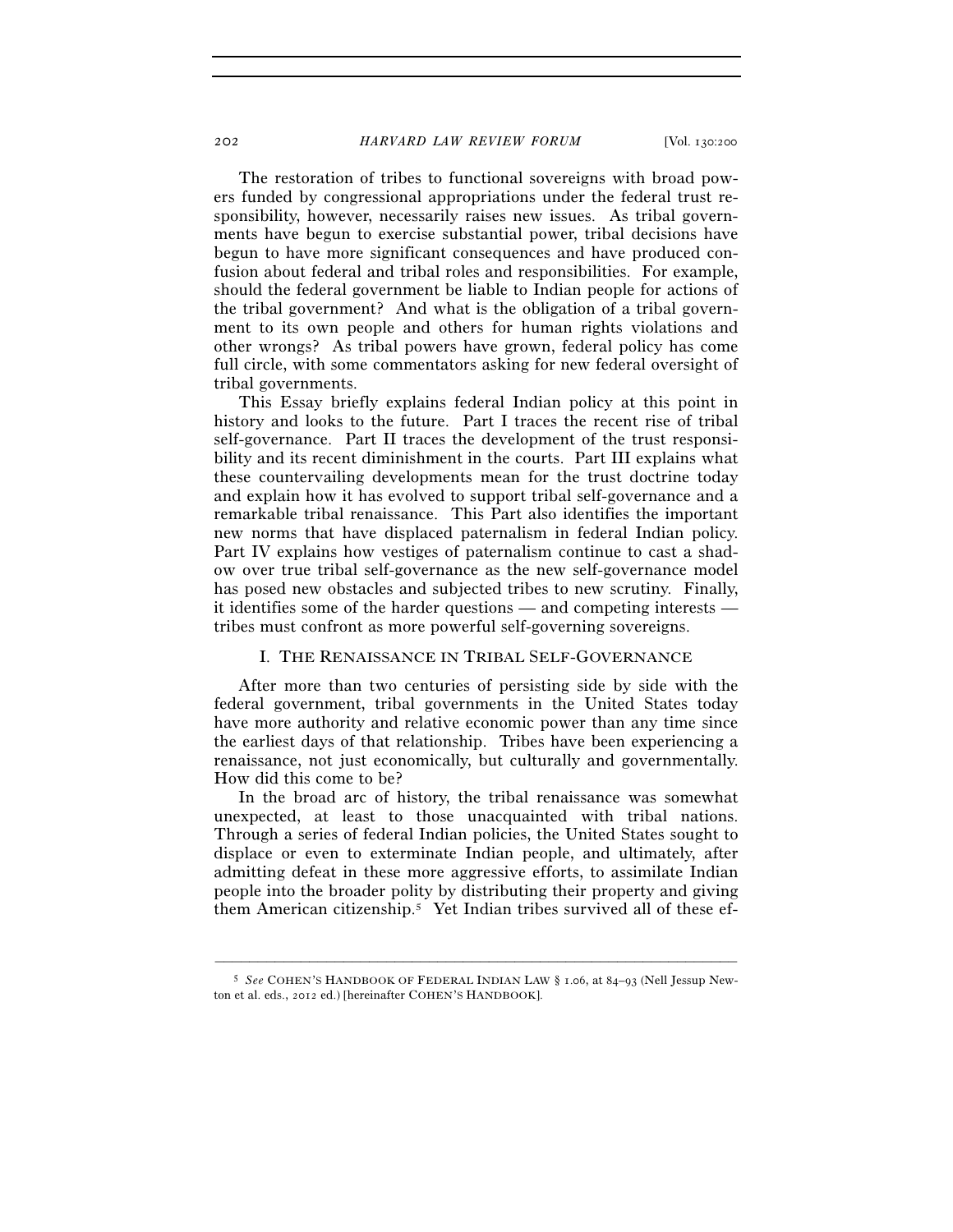forts. As the United States pursued manifest destiny, Indian people and their governing traditions persisted.

While Indian persistence underlies the modern renaissance in tribal governments, its federal roots spring from the Indian Reorganization Act of  $1934^6$  (IRA), characterized as the "Indian New Deal." In the IRA, Congress explicitly rejected previous federal efforts to allot Indian lands and eviscerate tribal governments. The IRA encouraged tribes to adopt constitutional forms of government, and it created tools for tribal economic development, such as federally chartered corporations.7

The IRA represented a rare moment in American history. At a time of American humility in the wake of the Great Depression, the IRA represented federal acknowledgement of the limits of federal power in addressing "the Indian question" and underscored the crucial role of tribal governments in serving Indian people. For federal policy, it expressed an updated view of the federal trust responsibility.

The IRA approach was controversial and was spearheaded by federal officials who embraced views that were perhaps more progressive than the views of most American people. While the IRA was never repealed and indeed most of its provisions remain in effect today, it was short lived and followed soon after World War II by an effort, partially successful, to terminate many tribal governments and fully assimilate Indian people.8

Over the more recent past, since the 1960s and '70s, Congress and the executive branch have returned to the New Deal Era's embrace of tribal governments first seen in the IRA. The idea began with President Lyndon Johnson's War on Poverty and the much broader notion that poor communities should be empowered to lift themselves up.9 In the early days of the War on Poverty, federal policy was not so much seeking to embrace tribal sovereignty as support grassroots community action organizations by empowering them to be creative in finding ways to lift their communities from poverty. Federal policymakers did not trust entrenched local governments to accomplish these objectives so they reached out beyond mayors and city administrations to community groups. Tribal communities were swept up in these efforts and obtained funding precisely because they were not conceived of as entrenched, established governments. It was President Nixon's administration that focused the grassroots self-determination idea very spe-

<sup>–––––––––––––––––––––––––––––––––––––––––––––––––––––––––––––</sup> 6 Pub. L. No. 73-383, ch. 576, 48 Stat. 984 (codified as amended at 25 U.S.C. §§ 461–479  $(2012)$ ).

<sup>7</sup> *See* COHEN'S HANDBOOK, *supra* note 5, § 1.05, at 79–84. 8 *See id* § 1.06, at 84–93*.* 

<sup>9</sup> Kevin K. Washburn, *Tribal Self-Determination at the Crossroads*, 38 CONN. L. REV. 777, 788–91 (2006).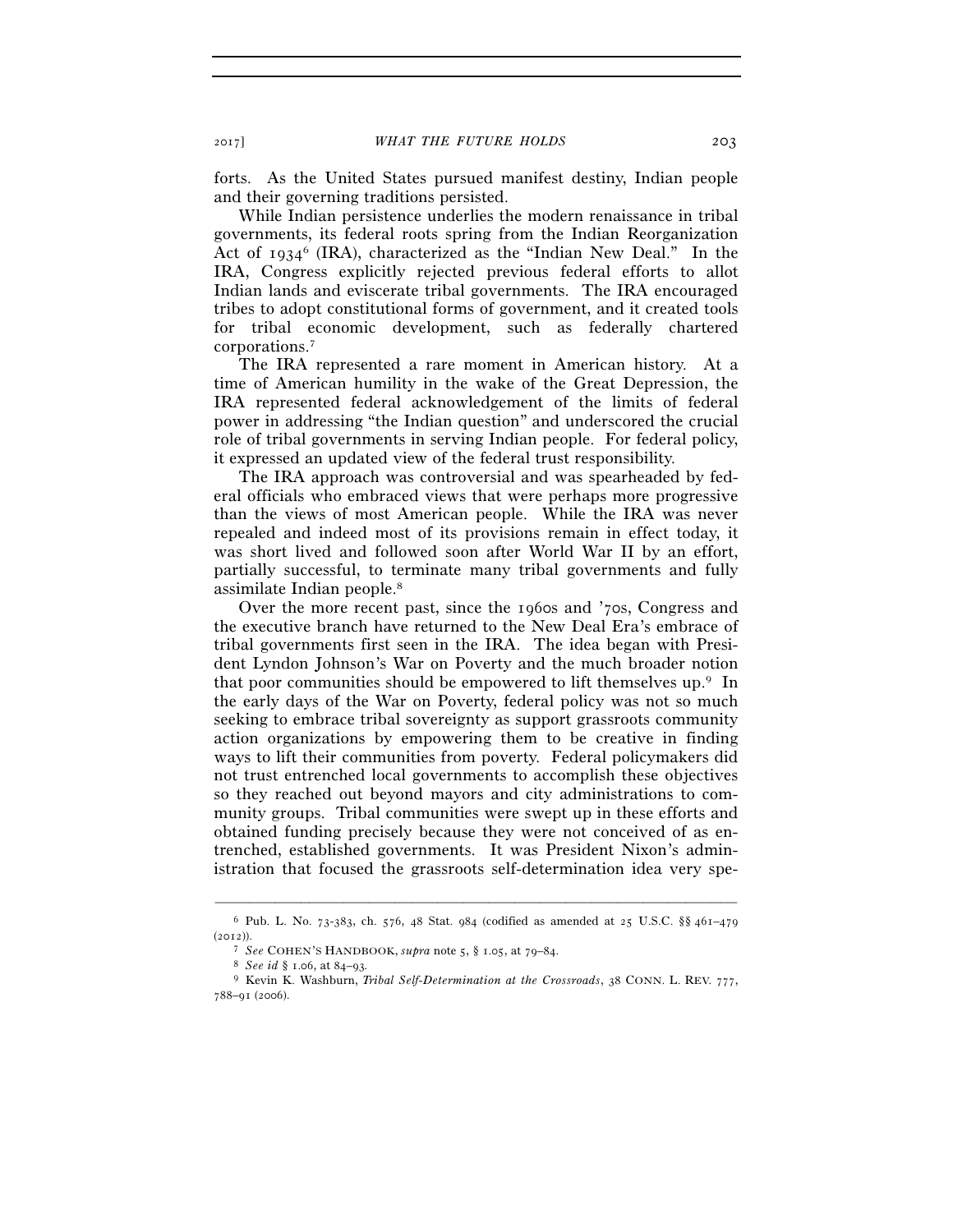cifically on Indian tribes and began again to treat tribes as governments.10

The first major piece of legislation developed under this new approach was Public Law 93-638, the Indian Self-Determination Act of 1975. 11 Under this law, Indian tribes could contract to run Bureau of Indian Affairs (BIA) services or Indian Health Service (IHS) programs for their own tribal members. Under such a contract, known as a "638 contract" or "self-determination contract," a tribe would step into the shoes of the federal government and use tribal employees to run federal programs with federal funding. Under such a contract, a tribe would receive the federal government's share of the agency's appropriation for this work, which primarily covered employee salaries.

Implementing the new policy was difficult at first. The BIA was more than a century old. Any dramatic change to a government agency with such an established culture would have been challenging, but the difficulty of this initiative was exacerbated by the fact that BIA officials who negotiated tribal self-determination contracts were sometimes negotiating the end of their own employment, at least at their present location. This dampened the enthusiasm among some federal employees. Over the long term, however, even the BIA has embraced the contracting of federal functions on Indian reservations by Indian tribes. (The IHS seems to remain somewhat resistant, perhaps because the culture in which doctors and healthcare professionals live inculcates a deep personal responsibility for saving the world one human being at a time and resists contracting out that very important mission.)

Gradually, the tribal self-determination program was broadened and recast as "self-governance."<sup>12</sup> Today, this new approach is widely hailed as a significant improvement in federal Indian policy and a central driver of the decades-long renaissance of tribal governments. In 2015, tribes have contracted around \$1.6 billion in programs from the Indian Health Services.13 Measured by appropriations, over one-third of IHS's programs are now being contracted and run by Indian tribes themselves.14 The federal workforce has adjusted accordingly. To illustrate the scope of changes, note that in 1983, the BIA directly em-

<sup>–––––––––––––––––––––––––––––––––––––––––––––––––––––––––––––</sup> <sup>10</sup> Special Message to the Congress on Indian Affairs, 1970 PUB. PAPERS 564, 564–67, 576 (July 8, 1970) [hereinafter Special Message on Indian Affairs].

 $11$  More formally known as the Indian Self-Determination and Education Assistance Act, Pub. L. No. 98-638, 88 Stat. 2203 (codified as amended at 25 U.S.C. §§ 450–450n, 455–458e). 12 *See* Geoffrey D. Strommer & Stephen D. Osborne, *The History, Status, and Future of Tribal* 

*Self-Governance Under the Indian Self-Determination and Education Assistance Act*, 39 AM. INDIAN L. REV. 1, 29–40 (2014–15). 13 *Id.* at 49. 14 *See id.*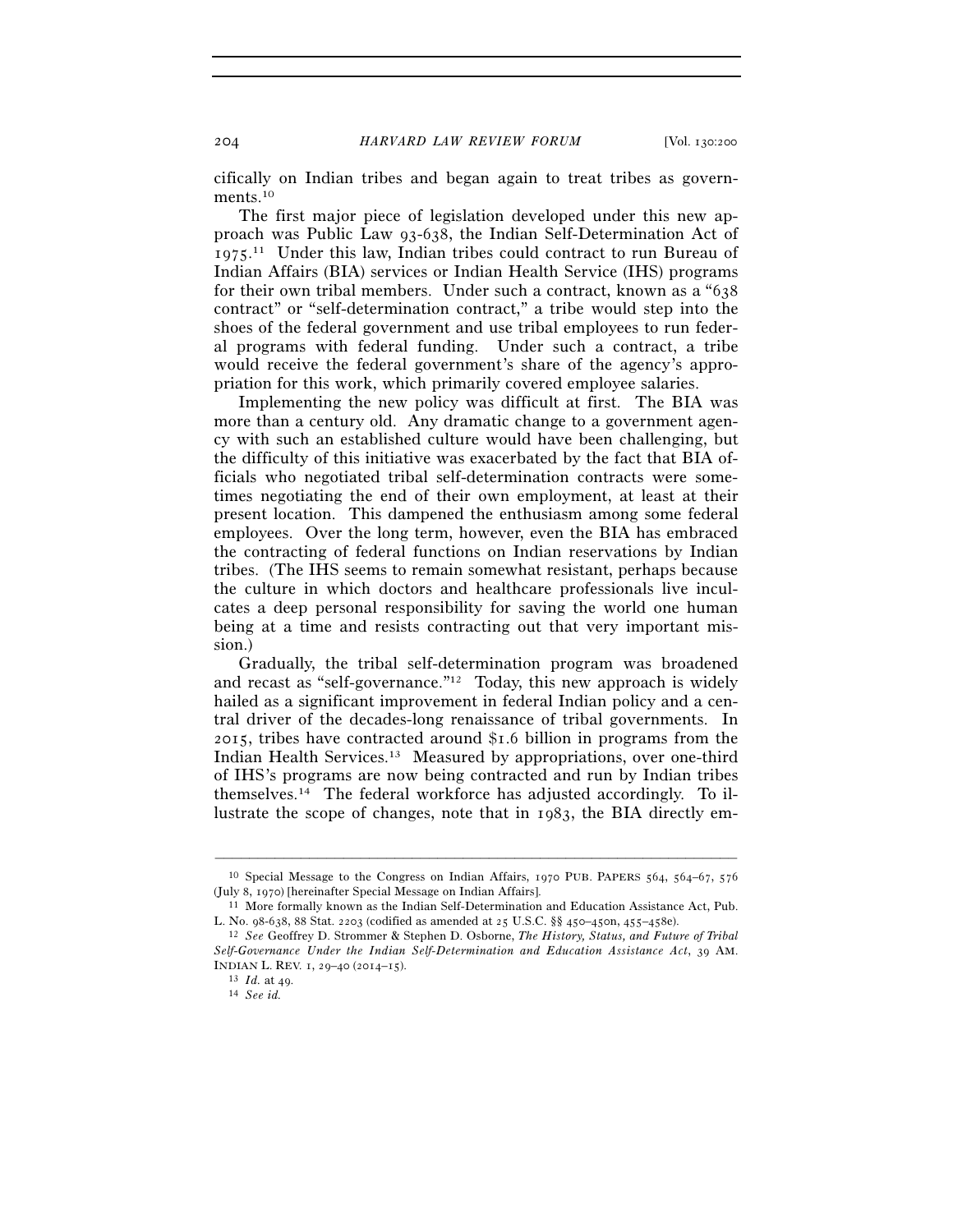ployed approximately 15,000 people.15 As of 2014, employment for the BIA and a sister agency, the Bureau of Indian Education, totaled approximately 8700, even though appropriations had increased even in real dollars over the same period of time.16

While federal self-determination laws provided a more favorable institutional structure in which tribal governments could thrive within the American system, Indian gaming has underwritten some of their success, at least for more than one-third of American Indian tribes<sup>17</sup> that have gaming operations. Indeed, for some tribes, the revenues from contracting for federal programs pales in comparison to revenues from Indian gaming, which developed in the 1970s and 1980s, and has become a nearly \$30 billion industry.18 Gaming revenues allow some tribes to supplement their federal contract funds substantially.19

As a result of these positive developments at the tribal level and, in part, because of the power of economic resources in our political system, the federal political branches have responded. While the United States, since its first Indian treaties, has had a "government-togovernment" relationship with tribes, the relationship has become more meaningful and somewhat more equal. Under the federal policies of self-determination and self-governance, the tribal role in implementing federal responsibilities was broadened beyond the Indian programs at the Department of the Interior and the Indian Health Service at Health and Human Services in the 1980s and 1990s, to other agencies of Interior, such as the Bureau of Land Management, the

<sup>15</sup> 4 HISTORY OF INDIAN-WHITE RELATIONS 275 (Wilcomb E. Washburn ed., 1988) ("In 1983, it was estimated that more than 80 percent of some 15,000 Bureau [of Indian Affairs] em-

<sup>&</sup>lt;sup>16</sup> See INDIAN AFFAIRS, U.S. DEP'T OF THE INTERIOR, BUDGET JUSTIFICATION AND PERFORMANCE INFORMATION: FISCAL YEAR 2014 app. 1, https://www.indianaffairs.gov/cs /groups/xocfo/documents/text/idc1-021730.pdf [https://perma.cc/8QFY-GPCM] (reporting that the BIA staffed 9044 employees in 2012 and 8677 employees in 2014).<br><sup>17</sup> News Release, Nat'l Indian Gaming Comm'n, Live from Indian Country, the NIGC An-

nounces Largest Tribal Revenue Gain in 10 Years (July 19, 2016), http://www.nigc.gov/news /detail/live-from-indian-country-the-nigc-announces-largest-tribal-revenue-gain-in [https://perma .cc/CQK9-QZ98] (noting that 238 [of the 567] tribes have gaming operations). 18 NAT'L INDIAN GAMING COMM'N, GROSS GAMING REVENUE TRENDING, https://

www.nigc.gov/images/uploads/reports/2015\_Gross\_Gaming\_Revenue\_Trending.pdf [https://perma .cc/3C9M-CX9E].<br><sup>19</sup> For some tribes, Indian gaming provides far more revenues than the federal government

ever provided. Federal appropriations through the Department of the Interior (representing the Bureaus of Indian Affairs and Indian Education), the Department of Health and Human Services (representing the Indian Health Service), and the Department of Housing and Urban Development for Indian housing programs, which account for the largest federal programs, together reach less than \$10 billion annually in comparison to nearly \$30 billion in gaming revenues. *Id.* Gaming monies are much less evenly distributed than federal program funds, of course, because revenues vary dramatically among gaming tribes and the majority of tribes do not engage in gaming at all.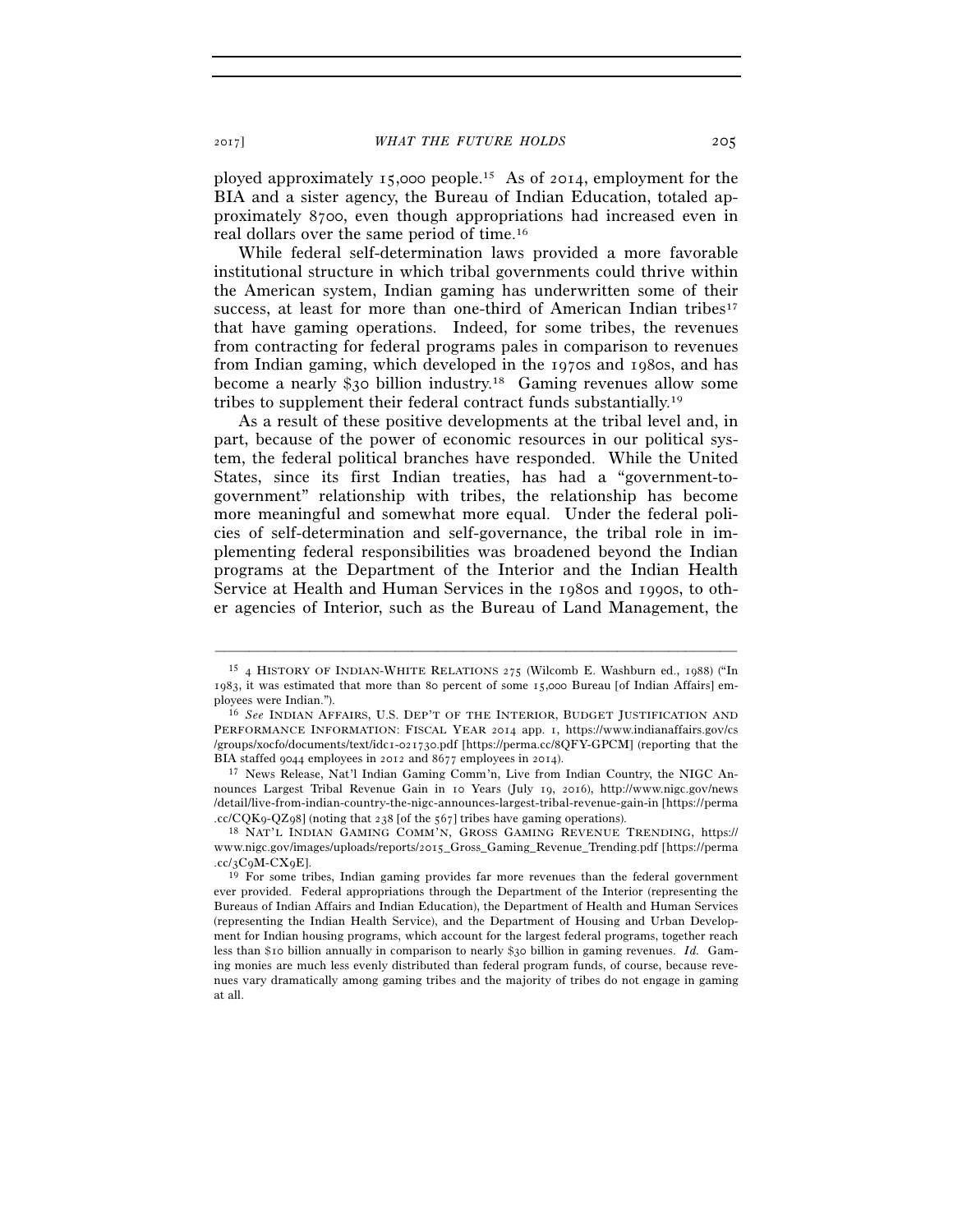Fish and Wildlife Service, and the National Park Service,<sup>20</sup> and also to other cabinet-level agencies, such as the Environmental Protection Agency  $(EPA)^{21}$  and even the Department of Housing and Urban Development  $(HUD)$ .<sup>22</sup> For many EPA programs, tribes may be treated "as states" for purposes of setting standards and operating programs. Congress appropriates approximately \$650 million each year to HUD to support tribally run housing programs.23 In recent years, Congress has restored the right of tribal governments to exercise felony tribal criminal jurisdiction over their own members and other Indians.24 It has even restored criminal jurisdiction over non-Indians in a narrow range of circumstances.25 And while tribes can contract to run federal programs under federal standards as discussed above, Congress has, in some cases, enacted laws that authorize tribes to replace federal standards with their own tribal standards.26

Tribes have responded positively to the expansion of power. Indeed, tribes have agitated for more and more authority. Many tribes long ago developed capacities far beyond any perceived need for the "federal control" aspects of the trusteeship.<sup>27</sup> Indeed, in business negotiations or litigation with the federal government, it is not unusual for a tribe to have professional representatives and employees who are equal to the talent on the federal side of the table.

–––––––––––––––––––––––––––––––––––––––––––––––––––––––––––––

vides \$650 million for the Native American Housing Block Grant program, which will provide much-needed funds to more than 550 Tribes to help mitigate severe housing needs and over-<br>crowding on reservations.").

<sup>20</sup> Indian Self-Determination Act Amendments of 1994, Pub. L. No. 103-413, 108 Stat. 4250 (noting that the act was designed "to provide for tribal Self-Governance"); *see also* Indian Self-Determination and Education Assistance Act Amendments of 1988, Pub. L. No. 100-472, 102 Stat. 2285, 2296; Strommer & Osborne, *supra* note 12, at 38–39. 21 *See* <sup>33</sup> U.S.C. § 1377(e) (2012) (Clean Water Act); 42 U.S.C. § 300j-11(b)(1) (2012) (Safe

Drinking Water Act); 42 U.S.C. § 7601(d) (Clean Air Act); 42 U.S.C. § 9626(a) (Comprehensive Environmental Response, Compensation, and Liability Act).<br><sup>22</sup> Native American Housing Assistance and Self-Determination Act of 1996 (NAHASDA), 25

U.S.C. §§ 4101–4243 (2012). NAHASDA established a single federal flexible block grant for tribes or tribally designated housing entities to design and administer housing assistance to tribal members. *Id.* § 4111.<br><sup>23</sup> U.S. DEP'T OF HOUSING & URBAN DEV., FY 2013 BUDGET 9 (2013) ("The Budget pro-

<sup>&</sup>lt;sup>24</sup> 25 U.S.C. § 1302(b). 25 Violence Against Women Reauthorization Act of 2013, Pub. L. No. 113-4, tit. IX, sec. 904, § 204(b)(1), 127 Stat. 54, 121 (codified at 25 U.S.C. § 1304(b)(1) (Supp. I 2014)) (restoring tribal criminal jurisdiction over non-Indians who commit certain acts of domestic violence on Indian lands). 26 *See, e.g*., HEARTH Act of 2012, Pub. L. 112-151, 126 Stat. 1150 (codified at 25 U.S.C.

<sup>§</sup> 415) (creating voluntary alternative business leasing options for tribes where tribes can negotiate and enter into leases without further approval).<br><sup>27</sup> Kevin Gover, *An Indian Trust for the Twenty-First Century*, 46 NAT. RESOURCES J. 317,

<sup>335</sup> (2006) ("In large measure, Tribes and their members have been relieved of the intrusive federal presence of the past with no withdrawal of federal support . . . ." (quoting Special Message on Indian Affairs, *supra* note 10, at 567)).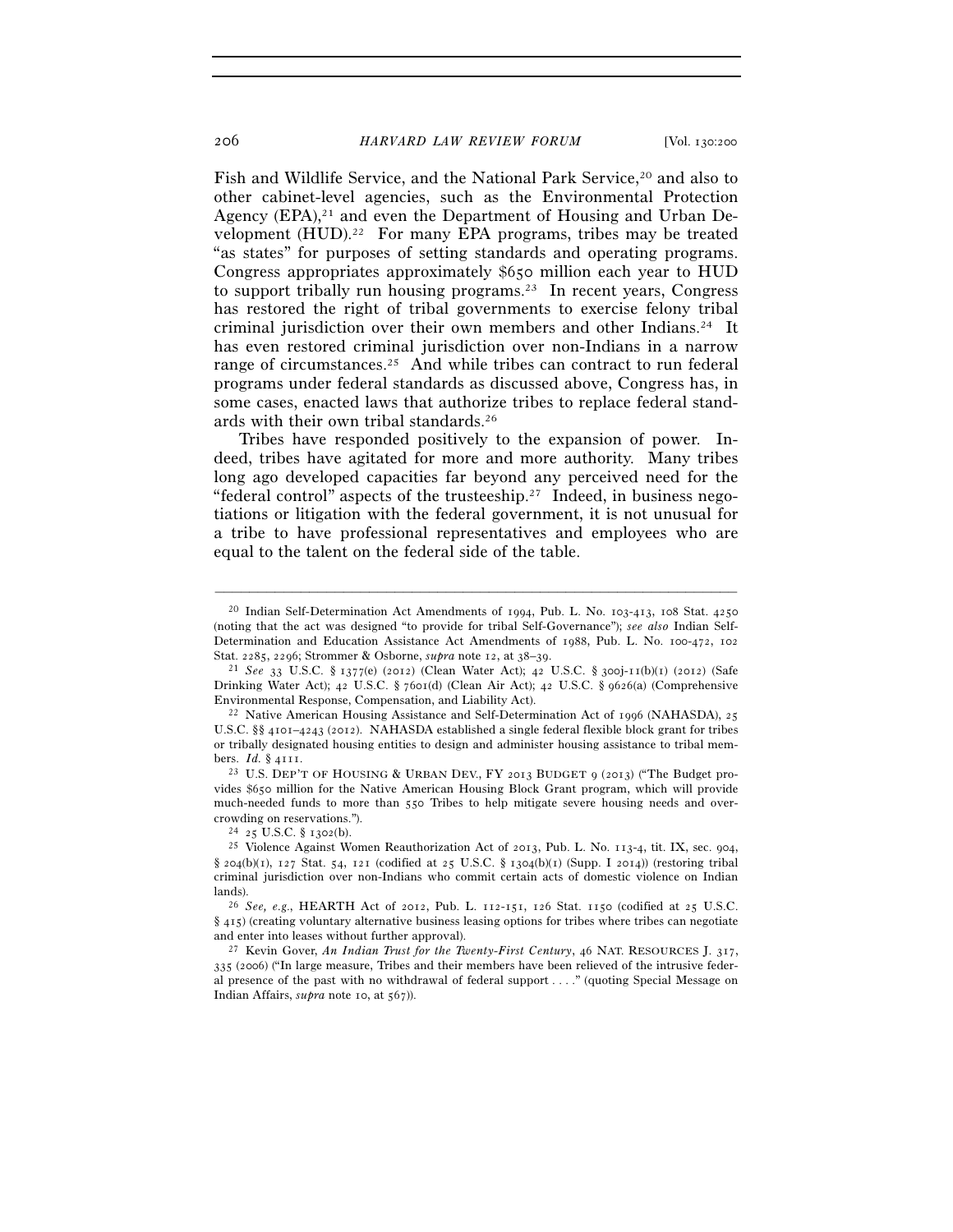As a result of a significant federal political commitment to tribal self-governance, complemented by successful economic development for some tribes, tribal governments have seen a major resurgence in authority and legitimacy. While the sovereign status quo ante, prior to the arrival of Columbus in the Western Hemisphere, may be impossible for tribes to achieve, tribal governments are now much more fully woven into the tapestry of federal, state, and local governmental institutions that cover the United States. Indeed, at least some tribal governments are stronger now than they have ever been in the history of the United States. As a result of the tribal renaissance, Indian people have seen dramatic improvements in federal and tribal governmental services.

The broader normative justifications for the tribal selfdetermination policy lie in classical liberal political theory and moral philosophy, but the specific details have been worked out in the political milieu of federal Indian policy. Though the normative justifications are idealistic and profound, the benefits are intensely practical. The broad consensus is that tribal self-determination contracting has dramatically improved federal services to Indian people.

Why does tribal self-determination deliver services more effectively than the old model characterized by federal control? In part, it is because tribal officials have a significant comparative advantage over federal officials in understanding and meeting the needs of Indian country: they are more accountable to tribal constituents, more knowledgeable about tribal problems and culture, and, significantly, can often provide federal services more economically and more efficiently than the federal government.

In addition to these practical and comparative advantages of tribal governments, numerous less tangible factors are also at play. For example, minor policy decisions are presumably made every day in the operation of government programs. Unlike federal employees and federal policies, which naturally tend to a more uniform, national approach, tribal officials can make their own implementation decisions. Indeed, some of these decisions need not be uniform across the country but can be made slightly differently on different reservations. Tribal officials who have made their own implementation decisions are more likely to be invested in the success of these programs. Moreover, a federal program may simply work better with more flexibility and localized decisionmaking.

Routine tribal operation of federal programs has also had salubrious effects on tribal governments. Through running federal programs, tribes have not only become much more sophisticated in providing services, but also have improved tribal capacities for responsible administration, such as budgeting, enforcing internal controls, and undergoing audits. In other words, the growth in tribal administrative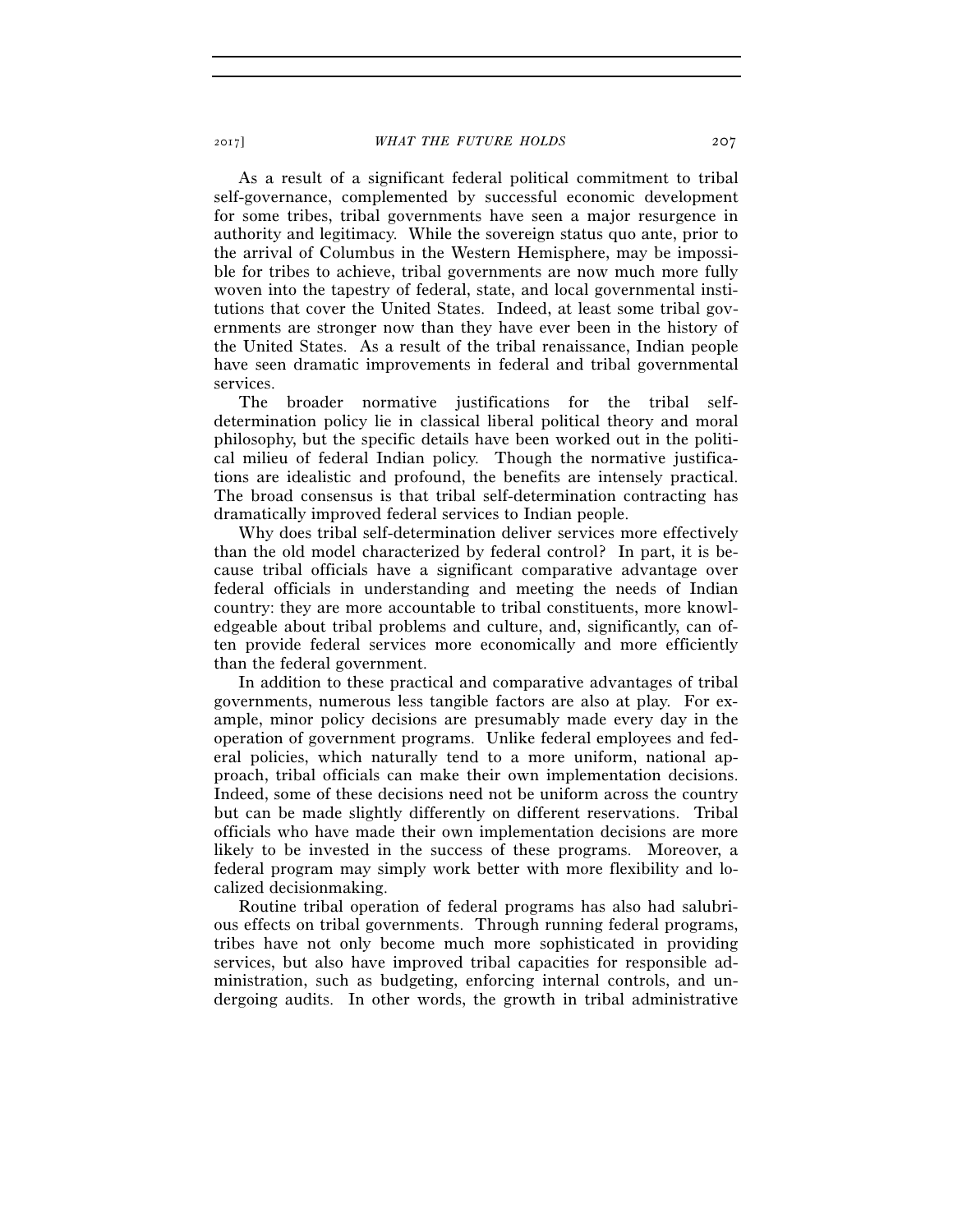and governmental capacity has produced significant secondary benefits beyond simply the contracted federal programs.

Moreover, tribes are becoming much more invested in tribal governance and administration. For years, tribal governments blamed federal entities for continuing social problems on Indian reservations. Since the federal government asserted its own trust responsibility for Indians while simultaneously weakening and undermining tribal governments, the blame was righteous.

Now that tribes are much more empowered, tribal leaders continue to complain about failures of the federal government in meeting the trust responsibility, but they are much more likely to address the criticism constructively with genuine efforts to solve reservation problems themselves. Moreover, since tribes are more committed to providing direct services to their people, they are more willing to direct their own financial resources toward those services, like education, that have been promised them in treaties or under the trust responsibility. The result is a virtuous cycle in which tribes have earned more responsibility and power from the federal government and, in turn, they have risen to the occasion for their own people and continued to improve.

# II. MODERN DEVELOPMENTS IN THE TRUST DOCTRINE IN THE COURTS

The renaissance in tribal self-governance is, of course, new. For most of American history, the federal trust responsibility embodied paternalism. The notion of the "trust responsibility" to Indian tribes dates from Chief Justice John Marshall's opinions in a series of foundational American Indian law cases, now known as the Marshall trilogy.28 He famously characterized the relationship between the United States and tribes as a guardian-ward relationship.<sup>29</sup> While Chief Justice Marshall recognized tribes as "nations," he viewed them as inferior "domestic" nations "dependent" on the United States for their existence and protection.30 Chief Justice Marshall divined his formulation of the trust responsibility from international law and early federal statutes, such as the Indian Trade and Intercourse laws, which federalized relations with Indian tribes and provided for significant federal oversight of trade with Indians.31

Since the Marshall era, the trust doctrine has been "one of the cornerstones of Indian law."32 Applying the doctrine, the Supreme Court

<sup>–––––––––––––––––––––––––––––––––––––––––––––––––––––––––––––</sup> 28 Worcester v. Georgia, 31 U.S. (6 Pet.) 515 (1832); Cherokee Nation v. Georgia, 30 U.S. (5 Pet.) 1 (1831); Johnson v. M'Intosh, 21 U.S. (8 Wheat.) 543 (1823). 29 *Cherokee Nation*, 30 U.S. at 17. 30 *Id.*

<sup>&</sup>lt;sup>32</sup> COHEN'S HANDBOOK, *supra* note 5, § 5.04[3][a], at 412.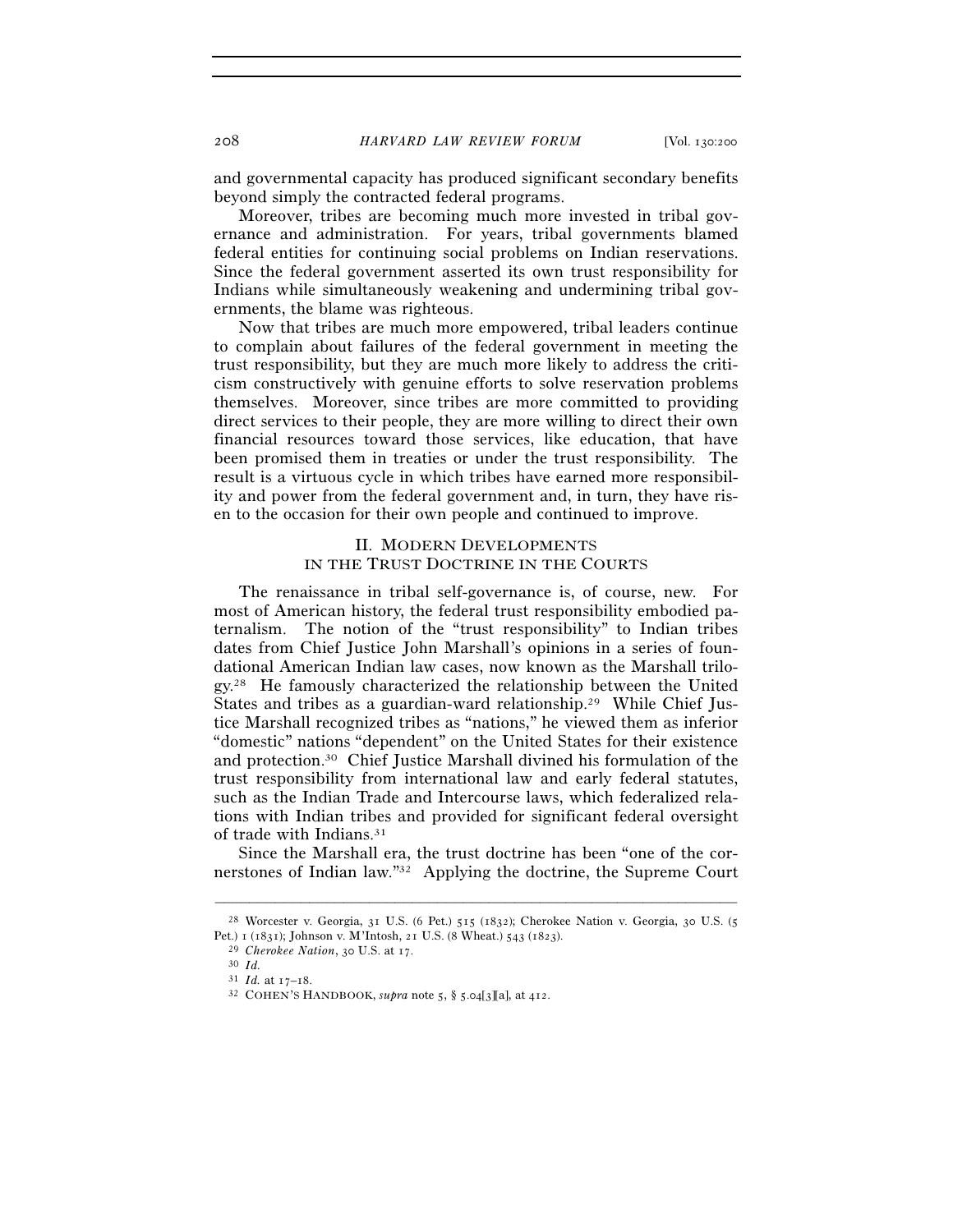has held the United States to "the most exacting fiduciary standards."33 The Supreme Court and the lower courts have thus sometimes provided a modest check on American political ambitions related to manifest destiny and provided some comfort to tribes with rights recognized in laws, treaties, and broader notions of justice.

The political branches, for their part, have implemented the trust responsibility in a multitude of federal statutes that now constitute five full volumes of the United States Code bearing the word "Indians" on their spines. Many of these statutes, especially the early ones, infantilized Indians and Indian tribes, treating them as wards of the federal officials who should make most of the important decisions for them. In nineteenth-century Indian policy, the President was sometimes characterized as the Great White Father, furthering the paternalistic nature of this relationship.

Courts have enforced these paternalistic laws and sometimes have also served as the conscience of the nation in its dealing with Indian tribes. The courts insured that many of the nation's legal promises to Indian tribes were met, even when it was politically unpopular to do so. To be sure, the courts enforced American promises imperfectly and inconsistently, but they have often protected tribes when political actors failed. Consider, for example, the Sioux Nation case in which tribes sued the United States for the taking of the Black Hills and were awarded what was then the largest judgment against the federal government in United States history.34 Or consider the fishing rights cases of the 1970s in which federal courts protected the treaty fishing rights of tribes and tribal members in the Midwest and the Pacific Northwest,<sup>35</sup> and the 1999 Supreme Court decision upholding the offreservation hunting, fishing, and gathering rights of the Mille Lacs Band of Chippewa Indians.36

In the last fifty years, as noted above, federal Indian policy has undergone dramatic changes. Tribes have increasingly been recognized as self-governing sovereigns that can make their own decisions. These developments have raised a new question: what is the role of the Great White Father and the courts in this new era?

Tribal governmental advancements have disrupted the longstanding formulation of the trust doctrine and have reconfigured the judicial

<sup>33</sup> Seminole Nation v. United States, 316 U.S. 286, 297 (1942). 34 *See* United States v. Sioux Nation of Indians, 448 U.S. 371 (1980) (affirming \$106 million judgment against the United States in favor of the Sioux Nation); *see also* EDWARD LAZARUS, BLACK HILLS/WHITE JUSTICE: THE SIOUX NATION VERSUS THE UNITED STATES, 1775 TO THE PRESENT <sup>381</sup>–402 (1991). 35 *See, e.g.*, United States v. Washington, 459 F. Supp. 1020, 1028 (W.D. Wash. 1978); *see also*

CHARLES WILKINSON, BLOOD STRUGGLE: THE RISE OF MODERN INDIAN NATIONS 157–  $73$  (2005).  $^{36}$  Minnesota v. Mille Lacs Band of Chippewa Indians, 526 U.S. 172, 176 (1999).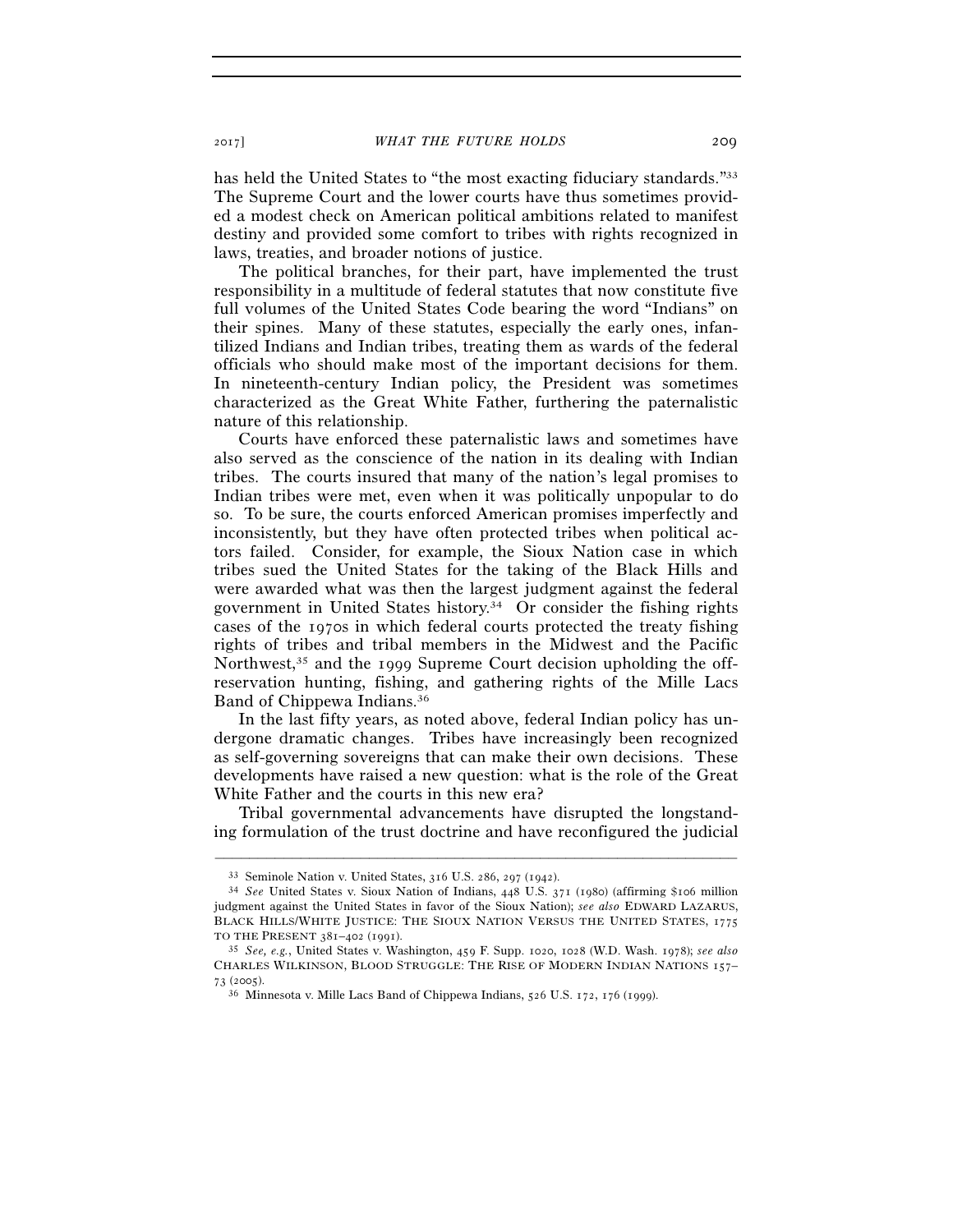210 *HARVARD LAW REVIEW FORUM* [Vol. 130:200

role in the trust responsibility. In a series of cases, most notably, the *United States v. Mitchell* cases of the early 1980s and a pair of 2003 cases, *United States v. Navajo Nation*37 and *United States v. White Mountain Apache Tribe*, 38 the Supreme Court set aside the broader moral context of the relationship between the federal government and tribes and employed a much narrower approach in interpreting whether there is a legally enforceable federal trust responsibility to tribes.

In *United States v. Mitchell*39 (*Mitchell I*), the Court found that an Indian trust statute was not sufficient to create an enforceable fiduciary responsibility even if it specifically included the legal term of art "trust."40 In a later opinion in the same case (*Mitchell II*41), however, the Court recognized that a specific statutory and regulatory regime that gave the government pervasive and comprehensive control over tribal resources was sufficient to establish a legally enforceable trust responsibility.42 The Court clarified that money damages for breach of trust are available only if a law establishes a "substantive right enforceable against the United States for money damages"43 and the plaintiff cites a source of law that is relatively clear in mandating compensation.44

In sum, the *Mitchell* cases clarified that neither the general historic federal trust relationship with tribes nor the bare trust created by the government's ownership of "trust" lands created an enforceable trust responsibility. However, statutes establishing a regulatory regime with active and pervasive federal management of tribal resources could create an enforceable trust claim. But the outcomes of that framework at that time may have been limited because the *Mitchell* cases were decided when federal control of reservation remained pervasive.45 At that time, nascent efforts toward tribal governance of trust resources were only beginning to gain footing.46

By the early 2000s, tribal self-governance efforts were well under way and federal policy began to exhibit ambivalence about the paternalistic and protective role of the federal government. In *Navajo Nation*, the Supreme Court further clarified the scope of the trust responsibility. In that case, the Navajo Nation had undertaken the re-

<sup>&</sup>lt;sup>37</sup> 537 U.S. 488 (2003).<br><sup>38</sup> 537 U.S. 465 (2003).<br><sup>39</sup> 445 U.S. 535 (1980).<br><sup>40</sup> *Id.* at 542.<br><sup>41</sup> United States v. Mitchell (*Mitchell II*), 463 U.S. 206 (1983).<br><sup>42</sup> *Id.* at 224.<br><sup>43</sup> *Id.* at 216 (quoting *Mitchell* inant role on Indian reservations"). 46 *Id.* at 790–91.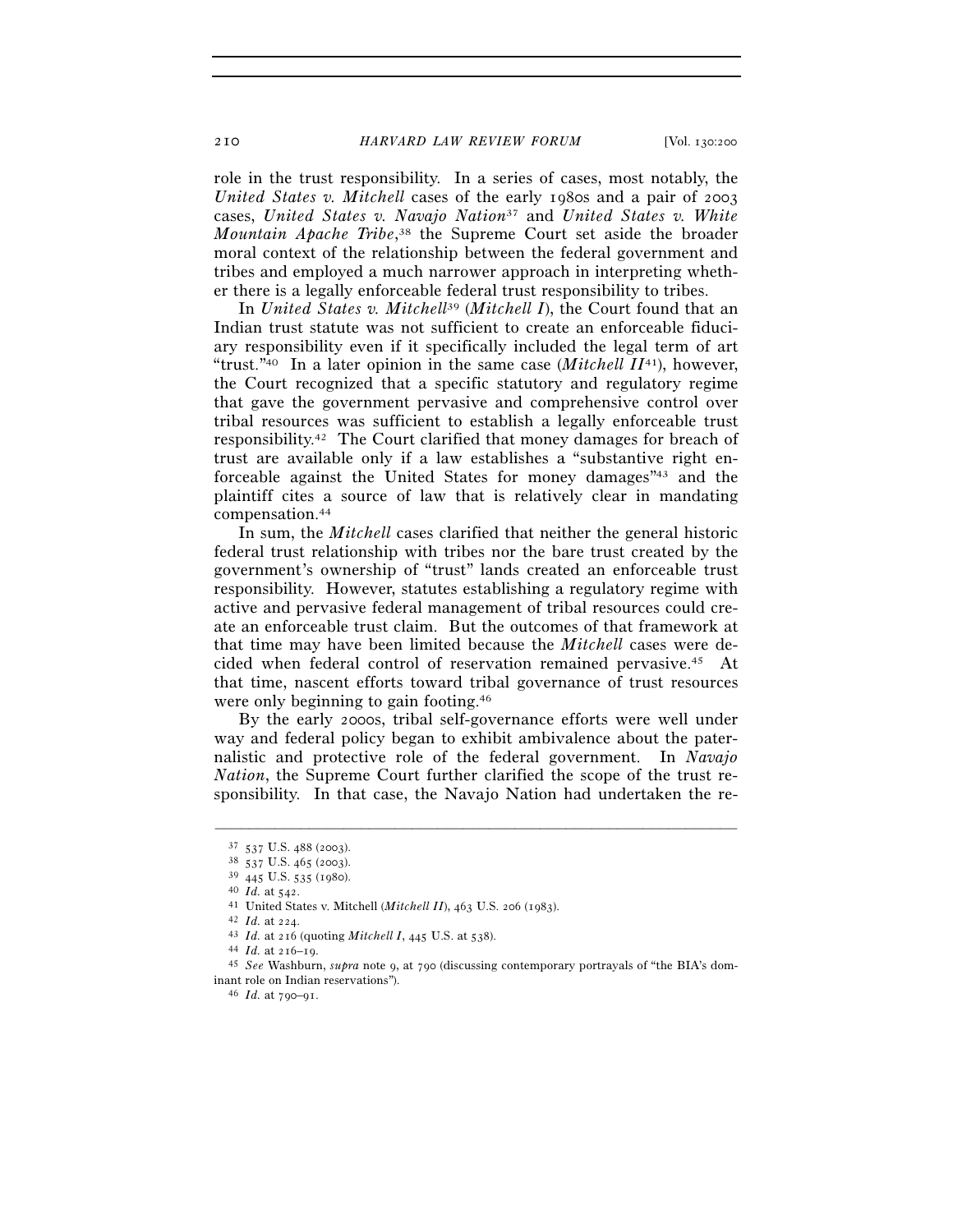sponsibility, under a statute that fostered tribal self-governance, to negotiate royalties for coal from a coal mining company.47 Though the tribe could *negotiate* the rate, only federal officials could formally approve it.48 Thus, the federal government retained some power to oversee the economic relationship and protect the tribal interest.

In an episode that became embarrassing for the federal government, the coal company sought and received a private meeting with the Secretary of the Interior, Donald Hodel.49 In a letter to the Secretary and in the private meeting (without the Tribe present), the coal company lobbied the Secretary to reject the Tribe's negotiated increase and to send the parties back to the negotiating table.<sup>50</sup> The Secretary, through a deputy, informed the parties that he would not immediately decide an appeal raised by the coal company.51 Facing severe economic pressure and the prospect that the very low existing rate would continue indefinitely, the Tribe agreed to accept a statutory minimum royalty rate.52

When the Tribe learned of the secret political influence, it brought a breach of trust action against the United States, citing Secretary Hodel's meeting and actions.53 Condemning the Secretary's conduct, the United States Court of Appeals for the Federal Circuit found a breach of trust and ordered a determination of damages owed the Tribe.54 The Supreme Court, however, reversed.55 It found no statutory requirement that the Secretary act in the Tribe's best interest.<sup>56</sup>

How could the trustee avoid the requirement to act in the beneficiary's best interest? In explaining its opinion, the Supreme Court highlighted the new legal environment spawned by federal policies favoring tribal self-determination. Noting that the relevant statute sought to "enhance tribal self-determination by giving the Tribe[]" the "lead role in negotiating mining leases," the Court noted that "the ideal of Indian self-determination" is "directly at odds with Secretarial control over leasing."57 It appeared to the Court that the freight train of tribal self-determination had rolled over and killed the federal trust responsibility.

<sup>47</sup> United States v. Navajo Nation, 537 U.S. 488, 495–96 (2003). 48 *Id.* at 494–95. 49 *Id.* at 497. 50 *Id.* 

 $\frac{51}{52}$  *Id.* at 498–500.

<sup>53</sup>  $Id$ . at 500.<br>
54 Navajo Nation v. United States, 263 F.3d 1325, 1332 (Fed. Cir. 2001).<br>
55 *Navajo Nation*, 537 U.S. at 514.<br>
56  $Id$ . at 507–08.<br>
57  $Id$ . at 508 (quoting Navajo Nation v. United States, 46 Fed. Cl. 217,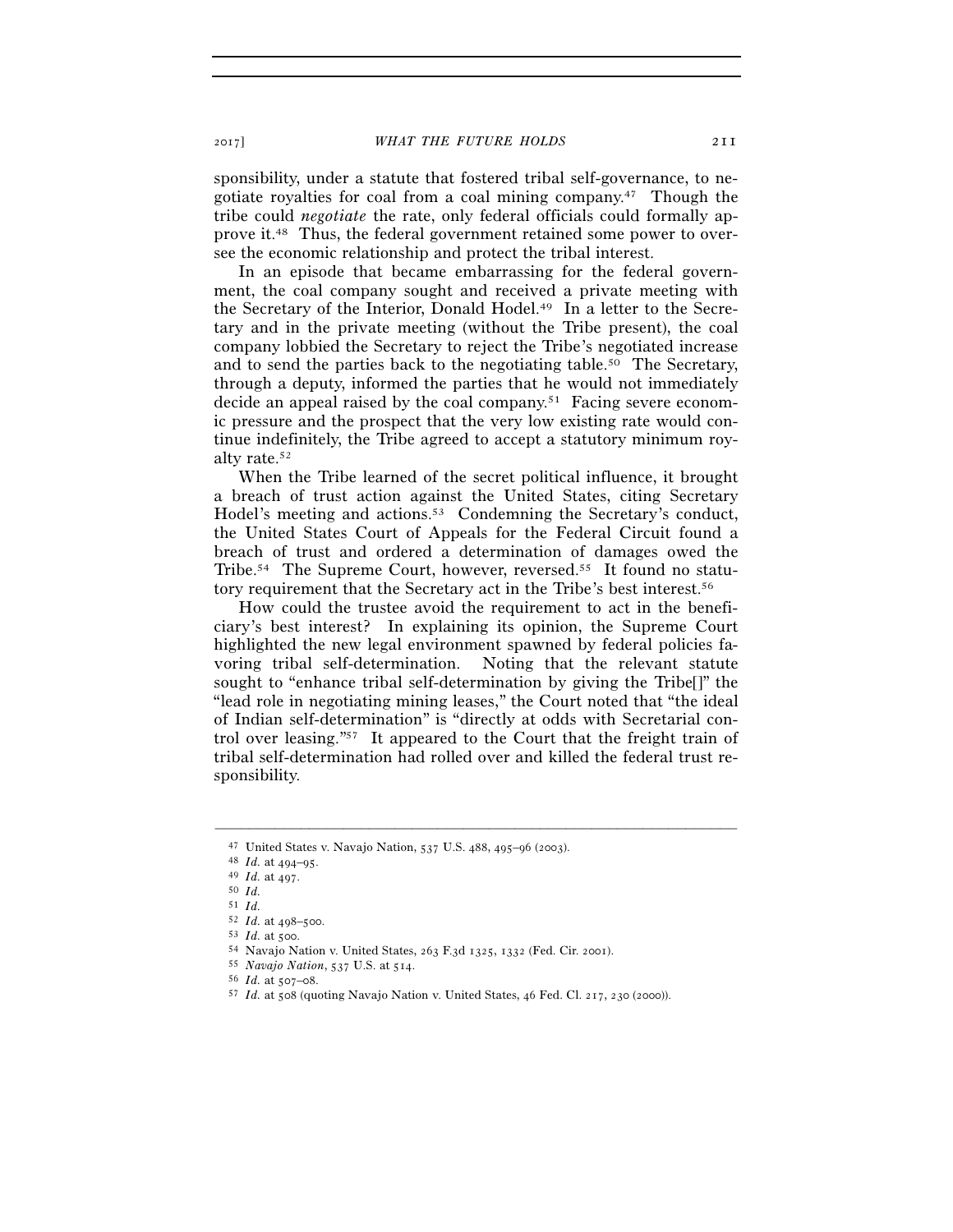In *White Mountain*, which was handed down on the same day as *Navajo Nation*, the Supreme Court showed, however, that the trust responsibility was narrowed but not dead. The Court found federal liability in circumstances of pervasive and exclusive federal control of Indian property.<sup>58</sup> In this case, the federal government had used Indian trust property for its own purposes and had allowed the buildings that were part of the trust corpus to fall into utter disrepair.59 The Court found that the federal government's actual use of the property, to the exclusion of the tribal owners, was sufficient to make the federal government responsible for damages it caused.60

Taken together, *White Mountain* and *Navajo Nation* suggest that the federal government will continue to be accountable to tribes if it has retained wholesale control over Indian resources, but is much less accountable if it has surrendered a measure of power. In other words, it seems that the trust responsibility exists, but only in situations in which tribal self-determination does not.

The Court's understanding in *Navajo Nation* that "Indian selfdetermination is at odds with Secretarial control" deserves greater attention.61 The two concepts certainly coexist uneasily. The so-called plenary power of Congress in Indian affairs is generally justified on the basis of paternalism — the notion that Indian tribes need the federal government to protect their interests.62 One wonders why Congress sought to preserve secretarial control through the secretarial approval power, if that power could be used in such a manner. Indeed, in this instance, the Secretary's actions undermined both the trust responsibility *and* tribal self-determination. The Secretary failed to act in the best interest of the tribe as a trustee and also harmed tribal self-governance by undermining the Tribe's negotiation position.

The tension between the federal trust responsibility and the idea of tribal self-governance is natural. Power, it is sometimes said, is a zerosum game.<sup>63</sup> And thus, the significant question remains whether the trust responsibility has any value to tribes if tribes are subject to federal control for which the federal government is not legally accountable. Put bluntly, is the trust responsibility of any continuing value?

 $^{58}$  United States v. White Mountain Apache Tribe, 537 U.S. 465, 475–76 (2003).  $^{59}$   $\emph{Id.}$  at 469–70 & 470 n.2.

<sup>&</sup>lt;sup>60</sup> Id. at 474–76.<br><sup>61</sup> Navajo Nation, 537 U.S. at 508 (quoting Navajo Nation, 46 Fed. Cl. at 230).<br><sup>62</sup> See Mary Christina Wood, Indian Land and the Promise of Native Sovereignty: The Trust *Doctrine Revisited*, 1994 UTAH L. REV. 1471, 1550. *See generally* Gover, *supra* note 27.<br><sup>63</sup> The idea, if not in these specific terms, was discussed by political theorist Thomas Hobbes.

*See* THOMAS HOBBES, The ELEMENTS OF LAW: NATURAL AND POLITIC 26 (Ferdinand Tönnies ed., Cambridge University Press 1928 (1640)).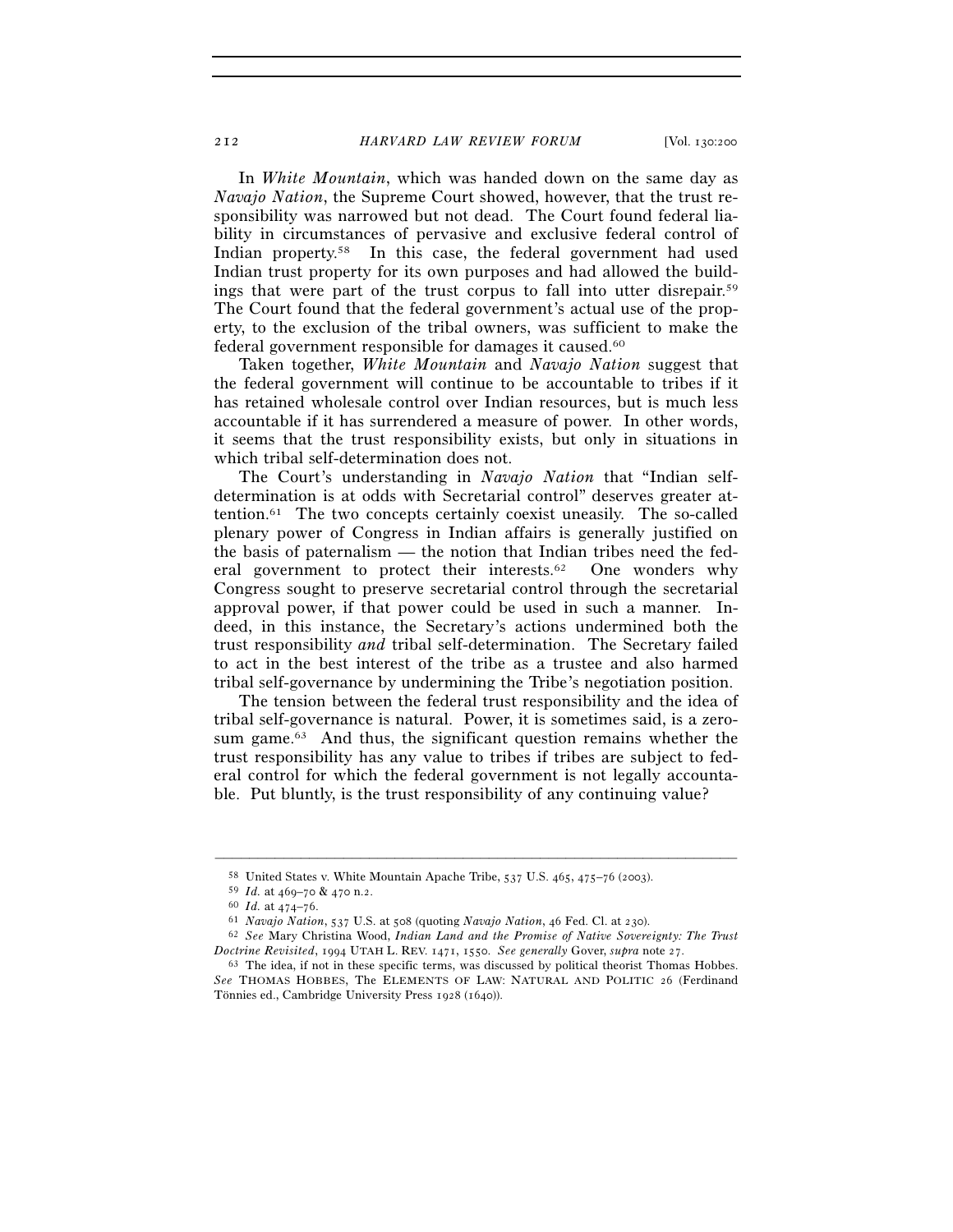#### 2017] *WHAT THE FUTURE HOLDS* 213

### III. THE TRUST RESPONSIBILITY TODAY

The trust responsibility grew out of an assumption famously advanced by Chief Justice Marshall that tribal governments were "nations" but that Indian people were inferior to Americans.64 Because it is rooted in paternalism, the trust responsibility seems anachronistic in an era of robust tribal self-governance. Perhaps, in this way, the Court was correct to note this inherent tension in *Navajo Nation*. 65 As the government-to-government relationship between the United States and tribes becomes more robust and tribal governments become more empowered, tribes no longer need the "protection" of the federal government as a trustee. That paternalistic control, however, is merely one aspect of the trust responsibility.

The inconvenient fact is that the United States continues to occupy Indian lands. While the paternalistic aspects of the trust responsibility are no longer justified, if they ever were, the moral obligations of the United States owed for taking Indian lands are as great as ever. Indeed, today, the trust responsibility has come to represent something else entirely. It is to the modern and more useful conceptions of the trust responsibility that this Essay now turns.

A striking change in federal Indian policy during the last several decades has been the strong federal support for the resurgence of tribal self-governance. Tribes have persisted, and indeed, have often agitated for more power. But, in recent years, the federal government has sometimes offered them even more than they sought. Consider the political situation facing a tribal leader around criminal justice issues. Most Indian tribes can be characterized as poor, minority communities.66 It may not be good political strategy for the tribe's leader to seek more power to imprison his own people. Thus, it was not primarily tribal leaders but Indian activists and, in part, federal officials who sought greater tribal criminal justice authority for tribes. After decades of possessing only misdemeanor criminal sentencing authority, felony criminal jurisdiction was restored to tribes in 2010. 67 Another exhibit in the evolution in federal Indian policy is the United States's acceptance of the United Nations Declaration on the Rights of Indigenous Peoples.68 This international instrument strengthens notions of

<sup>64</sup> *See* Wood, *supra* note 62, at 1498 & n.123 (describing two sides to the trust responsibility, one representing a "sovereign trusteeship," *id.* at 1498, designed to preserve tribal sovereignty, and

the other reflecting the paternalistic "guardian-ward relationship," *id.* at 1498 n.123).<br>
<sup>65</sup> *Navajo Nation*, 537 U.S. at 508.<br>
<sup>66</sup> *See* Washburn, *supra* note 9, at 786 (identifying "the poverty on many Indian rese

<sup>&</sup>lt;sup>68</sup> G.A. Res. 61/295, annex, Declaration on the Rights of Indigenous Peoples (Sept. 13, 2007) [hereinafter U.N. Declaration on the Rights of Indigenous People]; see President Barack Obama,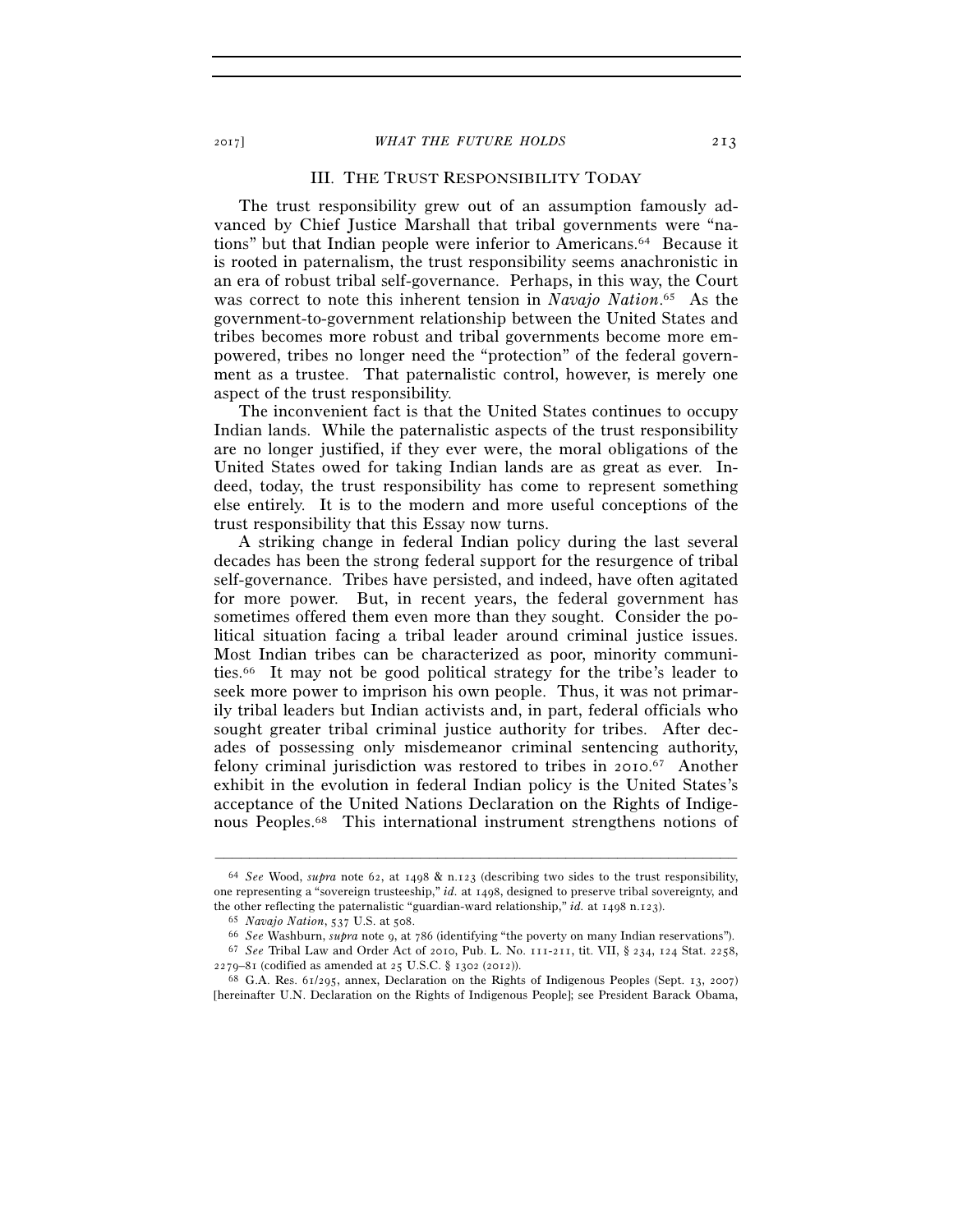214 *HARVARD LAW REVIEW FORUM* [Vol. 130:200

tribal self-governance by recognizing collective rights of groups as human rights that are as important in many ways as individual rights.<sup>69</sup>

It is now clear that, through a gradual evolution in federal law and policy, the federal trust responsibility has come to represent several significant principles that are unrelated to ancient notions of paternalism. First, the trust doctrine now appears to encompass the obligation to protect the inherent sovereignty that tribal governments never ceded. Second, it has begun to include the notion that the United States should not interfere with internal tribal matters. Third, it now incorporates the understanding that the United States must never take an action affecting Indian tribes without first consulting with them. Finally, it now covers the principal justification for robust fiscal support for tribal governments. Today, the trust responsibility, in effect, constitutes the obligation to foster and protect tribal self-governance. It is to each of these subjects that this Essay now turns.

### *A. The Trust Responsibility as a Source of Noninterference with Tribal Prerogatives*

Federal support for tribal self-governance coincided with the development of an important norm designed to protect some of the prerogatives of tribes from second-guessing by federal decision makers. This new federal approach might be called the "norm of noninterference with internal tribal governance." The most significant expression of this norm occurred at the dawn of the era of tribal selfdetermination in *Santa Clara Pueblo v. Martinez*. 70

In *Martinez*, the Santa Clara Pueblo's tribal government had enacted a tribal ordinance that allowed the children of Pueblo men to be enrolled, even if the other parent was not a Pueblo member, but disallowed the enrollment of children of Pueblo women who had married outside the Pueblo.71 Julia Martinez brought a civil rights action against the Pueblo for refusing to enroll her children, whose father was Navajo.72 Against compelling claims of gender discrimination, Justice Thurgood Marshall's majority opinion noted that "[a] tribe's right to define its own membership for tribal purposes has long been recognized as central to its existence as an independent political communi-

Remarks by the President at the White House Tribal Nations Conference (Dec. 16, 2010), https://www.whitehouse.gov/the-press-office/2010/12/16/remarks-president-white-house-tribal -nations-conference [https://perma.cc/8TLG-725U]. 69 *See* U.N. Declaration on the Rights of Indigenous Peoples, *supra* note 68. 70 <sup>436</sup> U.S. 49 (1978). 71 *See id.* at 52. 72 *See id.* at 52–53.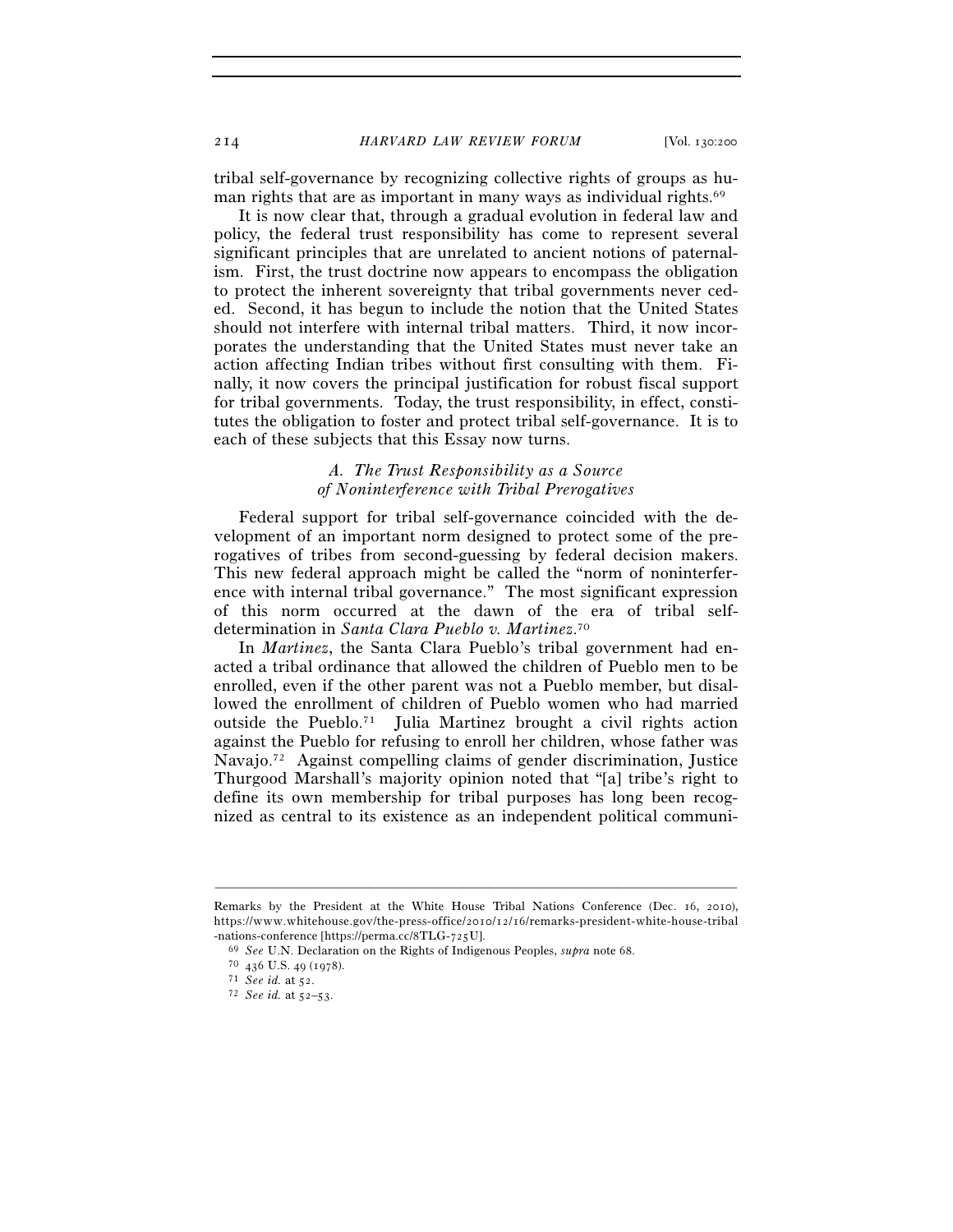ty."73 Consequently, the court rejected federal "interference with tribal autonomy and self-government" in such matters.74

*Martinez* reflected an agonizing clash of competing values. In *Martinez*, the principle of noninterference with tribal sovereignty prevailed over legitimate and important concerns related to human rights and gender equality.

*Martinez* has come to reflect the notion, widely respected in the courts, that the federal trust responsibility creates a high fence around a significant policy space where tribes are entitled to make their own decisions and retain the last word. The policy space is most protected by this norm when the matters at issue are purely internal or have a significant effect on the tribe's existence or identity.<sup>75</sup>

In sum, the trust responsibility has come to include a new norm against federal interference with tribal decisions. This norm, though controversial from a human rights point of view,<sup>76</sup> is key to reversing the old paternalistic approach to the trust responsibility, in which a federal executive branch official or a federal court could overrule a tribal government for its own good.

# *B. The Trust Responsibility, the Government-to-Government Relationship, and Consultation*

Tribes have long had a governmental relationship with the United States. What are treaties, after all, but agreements between sovereigns describing a government-to-government relationship? The United States ratified approximately 370 treaties with tribes in the nineteenth century.77 The vast imbalance of power between these sovereigns was always part of the context of those treaties, but that imbalance is changing as tribes have developed governing norms employing the same tokens of legitimacy reflected in state and local governments, such as regular elections, career administrators, governments with separation of powers, and robust courts.

<sup>73</sup> *Id.* at 72 n.32. 74 *Id.* at 59. 75 *See, e.g.*, Montana v. United States, 450 U.S. 544, 564–66 (1981) (recognizing tribal civil jurisdiction over tribal membership and domestic relations, and even over non-Indians in some circumstances if the conduct at issue "threatens or has some direct effect on the political integrity, the economic security, or the health or welfare of the tribe,"  $id$ . at 566).

the economic security, or the health or welfare of the tribe," *id.* at 566). 76 *See* Catharine A. MacKinnon, *Whose Culture? A Case Note on* Martinez v. Santa Clara Pueblo, *in* FEMINISM UNMODIFIED 65–68 (1987); Judith Resnik, *Dependent Sovereigns: Indian Tribes, States, and the Federal Courts,* 56 U. CHI. L. REV. 671, 704–10 (1989).

<sup>&</sup>lt;sup>77</sup> DALIA TSUK MITCHELL, ARCHITECT OF JUSTICE: FELIX S. COHEN AND THE FOUNDING OF AMERICAN LEGAL PLURALISM 221 (2007).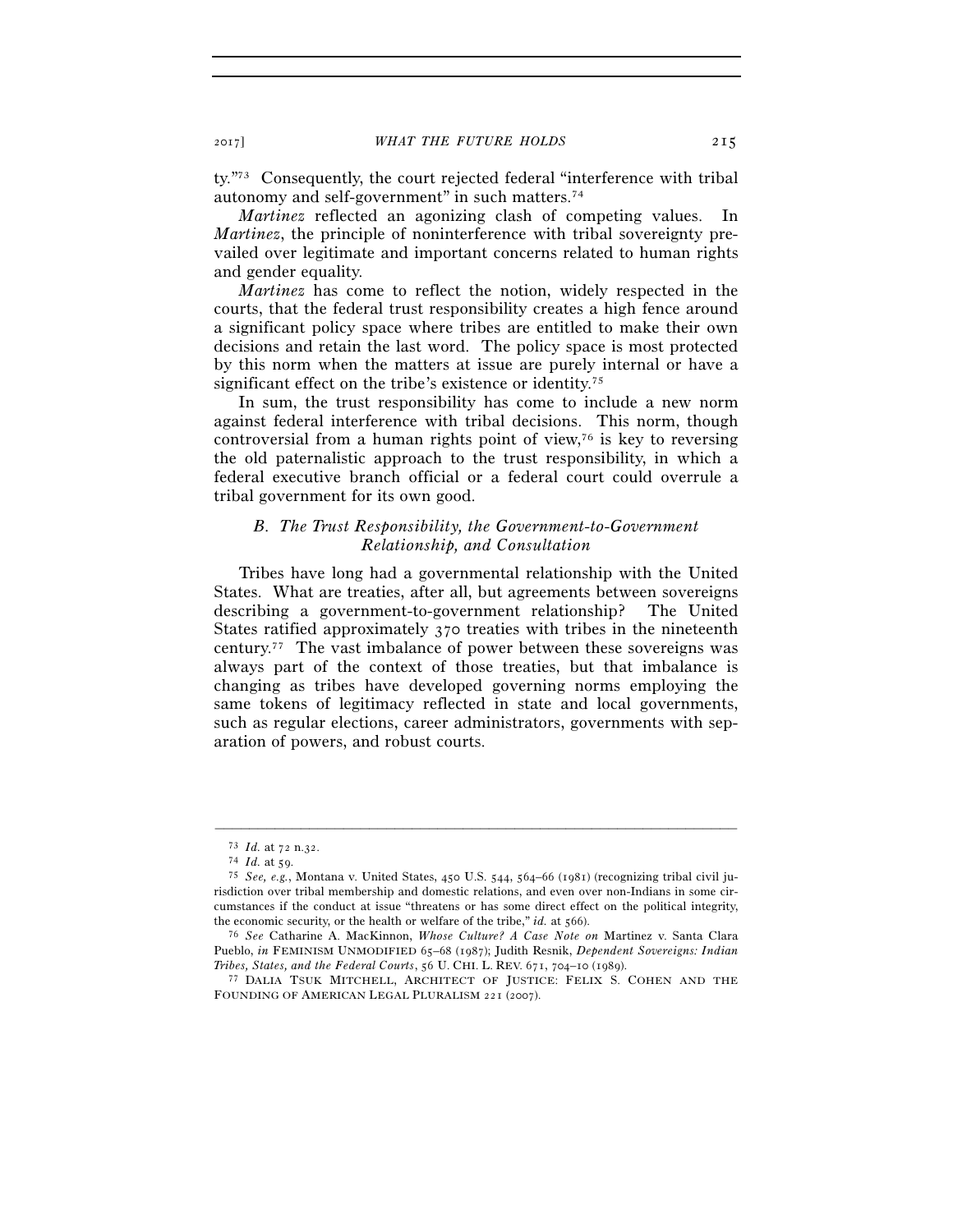As discussed above, many tribes long ago outgrew the need for the "federal control" aspects of the trusteeship.78 Chief Justice Marshall's "guardian-ward" relationship has been left behind. Today, the relationship between the United States and tribes is more often referred to as a "government-to-government" relationship. It is a much more respectful relationship, characterized more by collaboration and cooperation than federal control.

In 2000, President Bill Clinton issued an executive order directing agencies to engage in consultation and coordination with tribes in "the development of Federal policies that have tribal implications."79 Shortly after taking office, President Barack Obama further directed each federal agency to develop its own individualized plan as to how it would conduct such tribal consultations.<sup>80</sup> Indeed, in an episode early in the Obama Administration that no doubt delighted absurdists, each federal agency was required to engage in tribal consultation even on how to develop a plan on tribal consultation.<sup>81</sup> Though the executive mandate for consultation was not originally intended to be an enforceable legal requirement, the consultation norm seems to be gradually morphing into law. Indeed, a handful of courts have engaged in nascent efforts to make the requirement enforceable and to evaluate the quality of actual consultation to insure that it is meaningful.82 In addition, since 2009, tribal leaders have grown accustomed to annual meetings with the President and members of the cabinet.<sup>83</sup>

Today, tribal governments are much more involved in shaping federal policy affecting them. As a result, federal policy has improved. Moreover, as tribal governments engage, they become more competent in evaluating and affecting federal public policy. The result is another

<sup>78</sup> *See* Gover, *supra* note 27, at 335 ("In large measure, Tribes and their members have been relieved of the intrusive federal presence of the past with no withdrawal of federal support . . . .").<br><sup>79</sup> Exec. Order No. 13,175, 3 C.F.R. 304 (2001).

<sup>&</sup>lt;sup>80</sup> Presidential Memorandum on Tribal Consultation, 50 Fed. Reg. 57,881 (Nov. 5, 2009).<br><sup>81</sup> *See, e.g.*, Tribal Consultations, 77 Fed. Reg. 16,120 (Mar. 12, 2012).<br><sup>82</sup> *See, e.g.*, Cheyenne River Sioux Tribe v. Jewell, Sept. 6, 2016); Wyoming v. U.S. Dep't of the Interior, 136 F. Supp. 3d 1317, 1345–46 (D. Wyo. 2015) ("'[W]henever DOI [Department of the Interior] plans or actions have tribal implications' . . . DOI policies and procedures require extra, *meaningful* efforts to involve tribes in the decision-making process." (quoting U.S. DEP'T OF THE INTERIOR DEPARTMENTAL MANUAL, 512 DM 4.4 (2015))), *vacated as moot sub nom.* Wyoming v. Sierra Club, No. 15-8136, 2016 WL  $3853806$  (10th Cir. July 13, 2016).<br><sup>83</sup> The Obama Administration annually invited the leader of each tribe to Washington, D.C.,

to meet with the President and members of the cabinet at an annual White House Tribal Nations Conference. The first occurred in November of 2009, and the eighth in September of 2016. In addition, in 2013, President Obama issued an executive order establishing the White House Council on Native American Affairs, composed of the leaders of each of the cabinet agencies, such as Treasury, State, and Justice, and the various White House agencies, such as the Office of Management and Budget, to promote federal coordination in carrying out the federal trust responsibility to tribes. Exec. Order No. 13,647, 3 C.F.R. 311 (2013).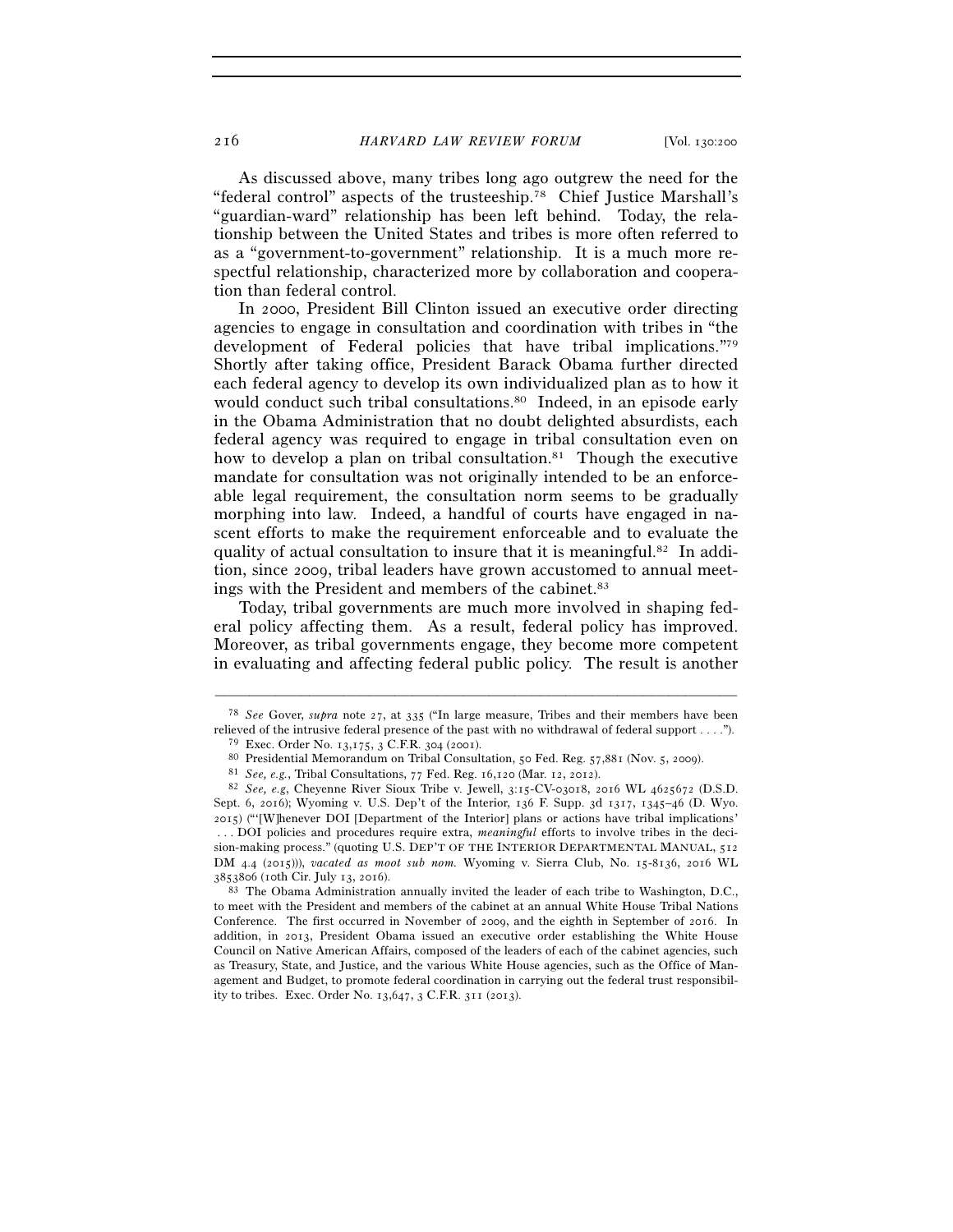virtuous circle: tribal governments engage; federal policy improves; and tribal governments, in turn, become even more invested in the engagement. As a result of their invited involvement in the machinery of federal policymaking, tribes are ever more politically engaged and more astute.

One impact of the robust government-to-government approach is a further transformation in the content of the trust responsibility itself. Strong tribal input in shaping federal policy necessarily diminishes the continuing paternalistic tendencies of that policy. The trust responsibility has quite simply come to embody much greater respect. Statutes continue to reflect federal government decisionmaking and oversight of tribes, but the trust responsibility now requires careful communication and consultation with tribes before such decisions are made. Moreover, because the new norms around the government-togovernment relationship explicitly require consultation with tribes on any policy matter that affects them, $84$  the trust responsibility has begun to escape the bounds of Indian policy. As governments and communities in the United States, Indian tribes are, of course, affected by numerous general federal policies. The trust responsibility binds the federal government to consult with tribes about policies even if Indian tribes and people are not the primary target of such policies.

### *C. The Trust Responsibility and Adequate Fiscal Support for Indian Tribes*

While Chief Justice Marshall originally phrased the trust responsibility in terms that may call to mind the *noblesse oblige* of a perceived superior culture to an inferior one, the responsibility sprang not from any general duty from the rich to the poor, but clearly in Chief Justice Marshall's words from a landed people to those from whom the land had been taken.<sup>85</sup> In other words, the trust responsibility sprung directly from the recognition that the United States was founded on Indian land. As the decades went on and manifest destiny unfolded, tribes grudgingly ceded Indian land, often on the basis of generous treaty promises that later went unfulfilled. For most of the time since Chief Justice Marshall's conception of the trust responsibility, there has been a gap between what the United States has promised and

<sup>84</sup> *See* Exec. Order No. 13,175 § 3(c)(3), 3 C.F.R. at 305 ("When undertaking to formulate and implement policies that have tribal implications, agencies shall . . . in determining whether to establish Federal standards, consult with tribal officials as to the need for Federal standards and any alternatives that would limit the scope of Federal standards or otherwise preserve the prerogatives and authority of Indian tribes."). 85 *See* Alex Tallchief Skibine, *Towards a Trust We Can Trust: The Role of the Trust Doctrine in* 

*the Management of Natural Resources*, *in* TRIBES, LAND, AND THE ENVIRONMENT 7, 8–9 (Sarah A. Krakoff & Ezra Rosser eds., 2012) (discussing the various theories on the source and meaning of the trust responsibility).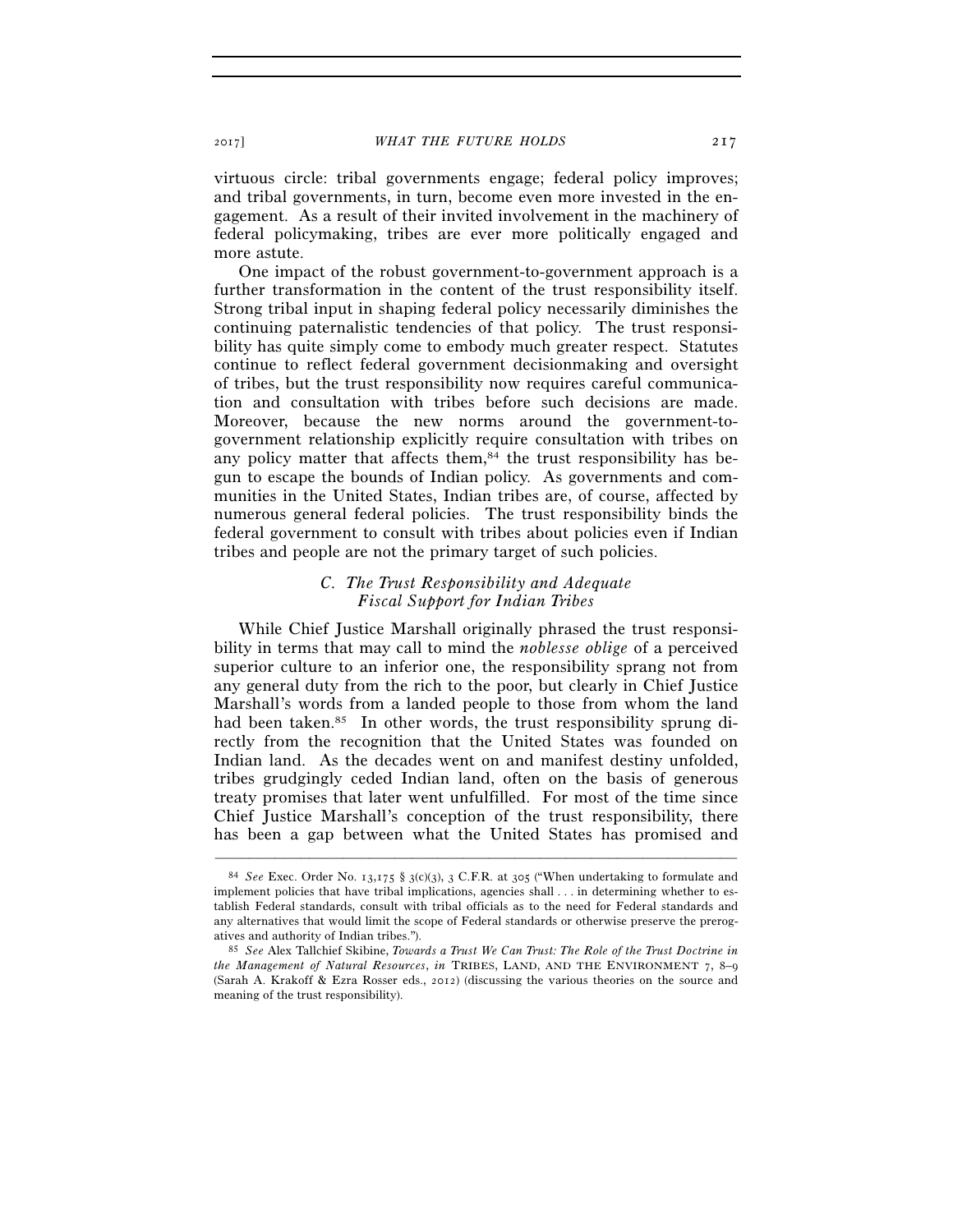218 *HARVARD LAW REVIEW FORUM* [Vol. 130:200

what it has delivered.<sup>86</sup> One might characterize the federal trust responsibility and annual appropriations as "rent" due Indian tribes for the United States "occupying" Indian lands in North America.

One might ask whether the trust responsibility, to provide funding to tribes to meet federal responsibilities, can continue as the more paternalistic "control" aspects of the trust responsibility diminish. The answer is, "of course." More modern American sentiment and rhetoric suggest that the ongoing fiscal trust responsibility reflects general compensation for moral wrongs, such as the loss of culture, homelands, and sovereignty. It provides moral atonement to those directly affected by the yawning chasm between what the United States says about itself as a moral and just nation and the wrongs that it committed across the continent in the name of "manifest destiny."

As tribal governments are gradually restored to their former status as sovereigns in North America and their resources and tax bases are restored, some of the moral justifications for compensation may eventually begin to diminish, but the general "rent" justification will not.<sup>87</sup> Until the United States ceases to occupy North America and immigrants and their descendants return from whence they came, the strong moral justification for federal funding of tribal governments will continue.

Concomitant with the erosion of the enforceability of the trust doctrine in the courts, the trust doctrine has come to support something much more important for tribes. Indeed, a more fundamental change in federal Indian policy during the last several decades has been the strong federal fiscal support for the resurgence of tribal self-

–––––––––––––––––––––––––––––––––––––––––––––––––––––––––––––

Treaty with the Ottawa, Etc., 1807, art. 2, Nov. 17, 1807, 7 Stat. 105 (emphasis added).

<sup>86</sup> Felix S. Cohen, *Original Indian Title*, 32 MINN. L. REV. 28, 38–43 (1947). 87 Indeed, for some tribes, the "rent" justification appeared explicitly in treaties. For example,

the Treaty with the Ottawa states:

It is hereby stipulated and agreed on the part of the United States, as a consideration for the lands, ceded by the nations aforesaid, in the preceding article, that there shall be paid to the said nations, at Detroit, ten thousand dollars, in money, goods, implements of husbandry, or domestic animals, (at the option of the said nations, seasonably signified, through the superintendent of Indian affairs, residing with the said nations, to the department of war,) as soon as practicable, after the ratification of the treaty, by the President, with the advice and consent of the Senate of the United States; of this sum, three thousand three hundred and thirty three dollars thirty three cents and four mills, shall be paid to the Ottoway nation, three thousand three hundred and thirty three dollars thirty three cents and four mills, to the Chippeway nation, one thousand six hundred sixty six dollars sixty six cents and six mills, to the Wyandotte nation, one thousand six hundred sixty six dollars sixty six cents and six mills, to the Pottawatamie nation, *and likewise an annuity forever*, of two thousand four hundred dollars, to be paid at Detroit, in manner as aforesaid: the first payment to be made on the first day of September next, and to be paid to the different nations, in the following proportions: eight hundred dollars to the Ottoways, eight hundred dollars to the Chippeways, four hundred dollars to the Wyandottes, and four hundred dollars to such of the Pottawatamies, as now reside on the river Huron of lake Erie, the river Raisin, and in the vicinity of the said rivers.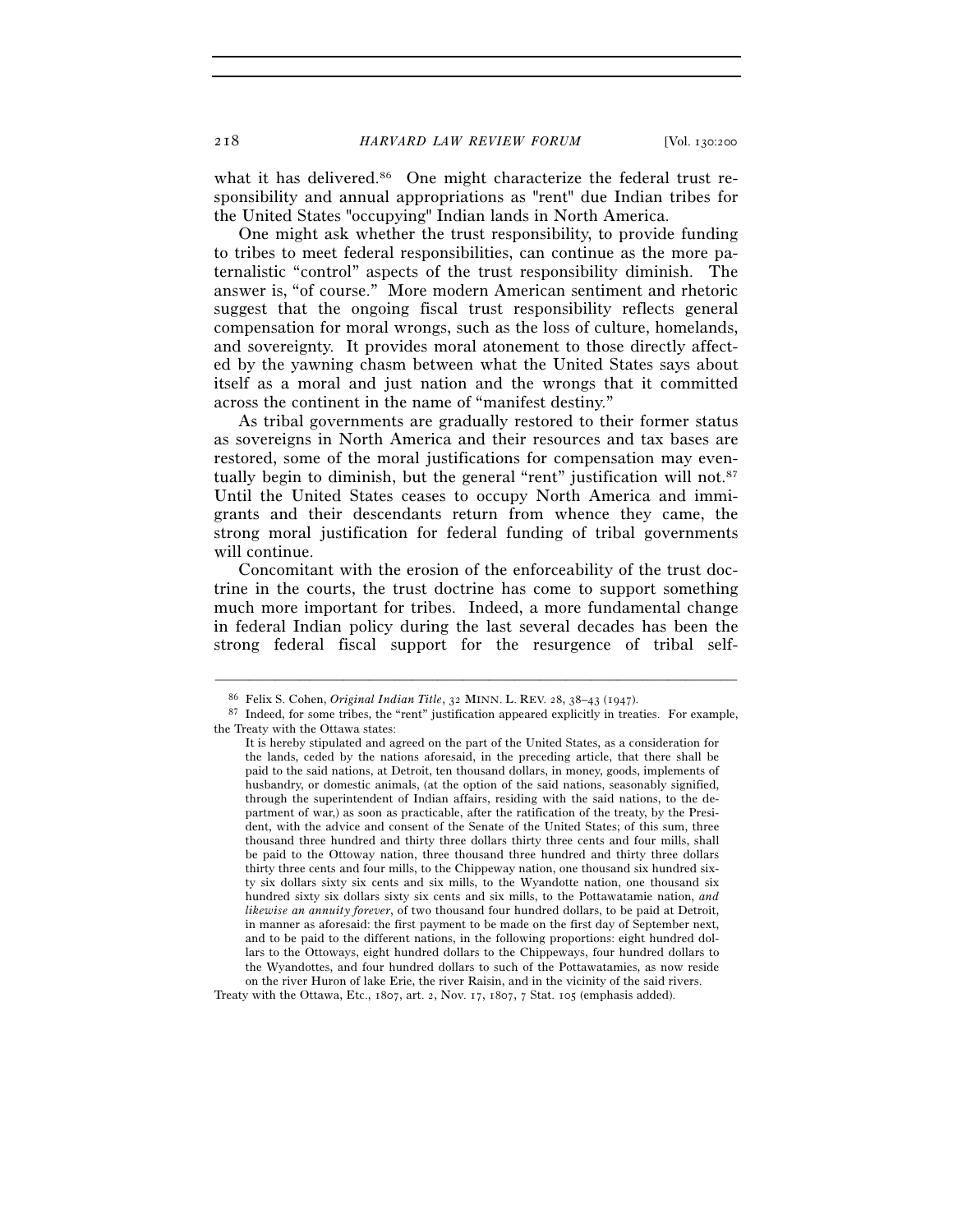2017] *WHAT THE FUTURE HOLDS* 219

governance. This support and the law underlying it have given rise to a new aspect of a trust responsibility to tribes. Indeed, while the Supreme Court has viewed the rise in tribal self-governance as a justification for loosening the obligation of federal officials to act in the best interest of tribes, the Court has been protective of specific fiscal promises to tribes in support of self-governance.

An example is *Salazar v. Ramah Navajo Chapter*. 88 *Ramah* was a nationwide class action, originally filed in the early 1990s. The plaintiffs alleged that the United States had breached thousands of selfdetermination contracts by failing to pay full amounts due to tribes under those contracts.89 The federal defense was that though Congress had mandated the terms of the contracts and specified certain requirements that tribes be allowed administrative support costs similar to what would have been incurred by the federal government, Congress failed, year after year, to appropriate adequate sums to cover those costs.90 After nearly twenty years of litigation, when the case reached the Supreme Court, the Court found the federal government liable for breach of contract. The Court unequivocally held that the United States had a responsibility to pay tribes all the amounts it had promised them in contracts.91

The outcome of *Ramah* was extraordinarily important for the success of the tribal self-determination contracting regime. *Ramah* serves as an important counterbalance to *Navajo Nation*. While the Supreme Court failed to protect tribes from misuse of the remaining vestiges of federal control, it did require the political branches to keep their contractual promises to Indian tribes in support of tribal self-governance. Thus, the trust responsibility has also come to be seen as reflecting a norm that the federal government has an obligation to meet its own explicit promises to tribal governments and to insure that they will receive the funding promised them to carry out federal trust functions under contracts.

One of the most powerful practical justifications for tribal selfgovernance is fiscal prudence. Because of the success of selfgovernance programs, it is widely understood that the federal taxpayer gets more value from each dollar spent when tribes are contracted to run federal programs. Moreover, as the "control" aspect of the trust responsibility has receded and given way to tribal self-governance, the "funding" aspect of the trust responsibility has become even more important. Indeed, as tribal governments exercise greater power, the need for financial support often becomes more acute. While tribal

<sup>88</sup> <sup>132</sup> S. Ct. 2181 (2012). 89 *Id.* at 2188.<sup>90</sup> *Id.*

<sup>91</sup> *Id.* at 2195.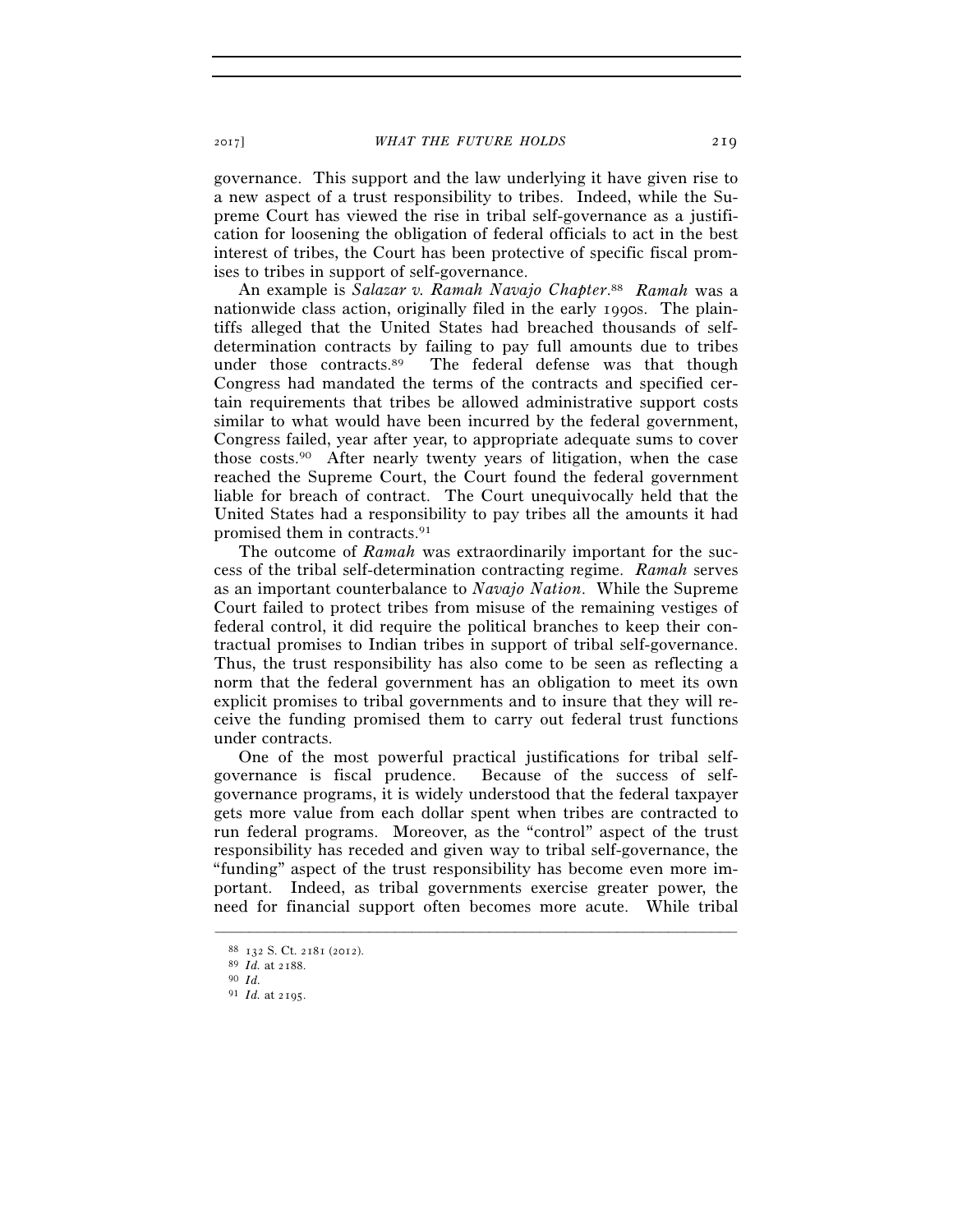governments wish for control, they also aspire to excellence, or at least competence. Neither can be achieved without adequate fiscal resources. If federal funding diminishes after tribes agree to take over federal functions, the federal government will have off-loaded an important responsibility and left the scene, leaving tribes holding the (empty) bag.

In *Ramah* and related cases,<sup>92</sup> the Supreme Court has shown a willingness to insure that tribal self-governance is adequately funded. As a result, as tribal self-governance has flourished, another new norm has come to animate our political understanding of the trust responsibility: the trust responsibility has become a fiscal principle as well as a legal one. In sum, the United States has the moral, political, and sometimes legal responsibility to provide adequate fiscal resources to insure the success of federal programs run by tribes under tribal selfgovernance programs.

### IV. CHALLENGES FOR THE TRUST RESPONSIBILITY IN THE FUTURE

The diminishment of federal paternalistic control and simultaneous expansion of tribal self-governance and authority have raised significant new issues that will pose challenges to the federal government and to tribes and will continue to shape the trust responsibility in the future. First, vestiges of the old, paternalistic trust responsibility mean that tribal initiatives remain subject to federal approvals, which bring, in turn, federal procedural requirements and federal judicial review. While tribes can make strong arguments that such federal requirements undermine tribal self-governance, tribes are facing their own increased scrutiny and, sometimes, deficits in trust that will make further improvements in the trust responsibility harder to accomplish. Several such challenges are discussed further below.

### *A. Residual Burdens of the Old, Paternalistic Trust Responsibility*

Tribes today exist in a policy space that is betwixt and between the old trust responsibility and the new. They have embraced selfgovernance and they exercise far more control over their own destinies, but they continue to carry the burdens of federal involvement in — and federal approval of — many important decisions. Indeed, for many tribes, *Navajo Nation* underscored some of the risks of taking over federal functions. In that case, the "trustee" had used its approval power to undermine the tribe's negotiating position, causing the

<sup>92</sup> *E.g.*, Cherokee Nation of Okla. v. Leavitt, 543 U.S. 631 (2005) (holding that a tribal selfdetermination contract was binding on the federal government even though Congress failed to appropriate funds for those costs).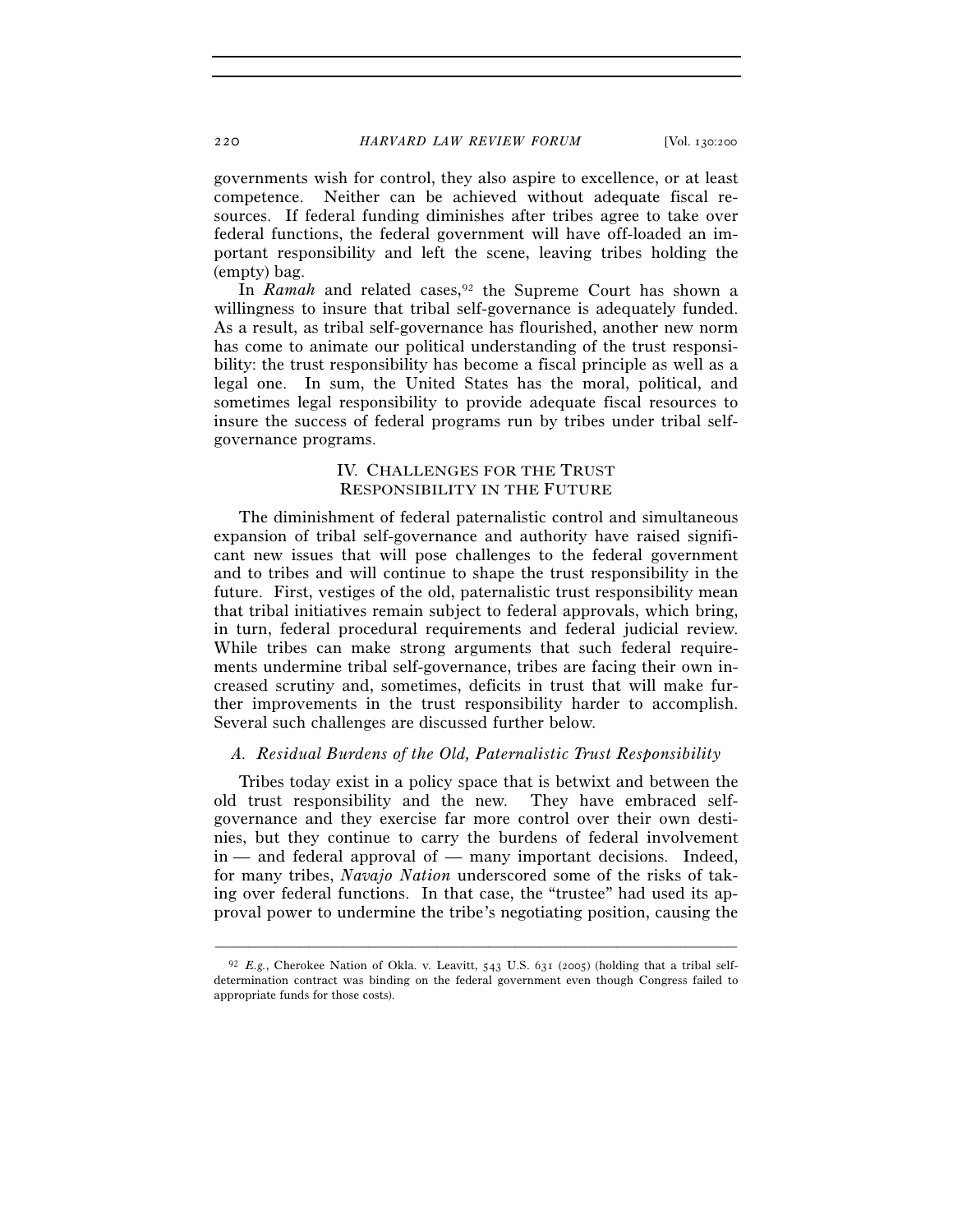tribe to settle for a lower royalty rate than it could have achieved if the Secretary had behaved in the best interest of the tribe, or even if the Secretary had been denied any role at all. In that context, the tribal self-determination provisions in the law provided only limited "selfdetermination," and yet they shielded the trustee from liability for wrongdoing. While Secretary Hodel's reputation was tarnished when the episode came to light, the U.S. government was not held accountable in any way for what appeared to be an inappropriate use of the federal approval power.

*Mitchell I* and *II*, together with *Navajo Nation* and *White Mountain*, have placed tribes in a difficult position. These Supreme Court decisions suggest that the trust responsibility to Indian tribes has narrowed considerably in the past thirty to forty years, as tribal selfgovernance has taken hold. Today, the trust responsibility is legally enforceable through a suit for damages in only a narrow range of circumstances and perhaps not at all when the tribe is exercising its own powers of self-governance. If the trust responsibility is generally not enforceable in an action for damages, is there really any trust responsibility at all?

Without a doubt, Indian tribes would benefit from even less "Secretarial control" if *Navajo Nation* is an indication of how that control will be exercised. The Navajo Nation was arguably mistreated by its trustee, but had no recourse for that mistreatment. *Navajo Nation* left tribes and lawyers more clear-eyed about the trust responsibility and its ability to protect tribes in the era of tribal self-determination. Together, all of these cases suggest that the tribes can have little confidence in the trust responsibility alone to protect the tribe's best interests, but they also demonstrate that a tribe undertakes serious risks when it trusts the federal government's oversight of tribal economic decisions.

The Supreme Court has recognized more recently what has been implicit all along: federal decisionmakers have their own policy goals that may or may not be consistent with tribal goals.93 Beneficiary beware; it is now perhaps more clear than ever that the federal trustee may or may not have the tribe's best interests in mind when it makes decisions.94 The government's conflicts of interests, while real, are not

<sup>93</sup> United States v. Jicarilla Apache Nation, 564 U.S. 162, 174-75 (2011) (noting that the trust responsibility differs from an ordinary common law trust relationship in part because "the Gov-

ernment has often structured the trust relationship to pursue its own policy goals," *id.* at 175). 94 *See* Reid Peyton Chambers, *Compatibility of the Federal Trust Responsibility with Self-Determination of Indian Tribes: Reflections on Development of the Federal Trust Responsibility in the Twenty-First Century* 27–28 (Rocky Mountain Mineral Law Found., Working Paper 13A, 2005) (noting that the courts have been less inclined to "distinguish between the Secretary's role and duties to Indians under the trust responsibility and her roles and duties in other contexts as a public official," *id.* at 28).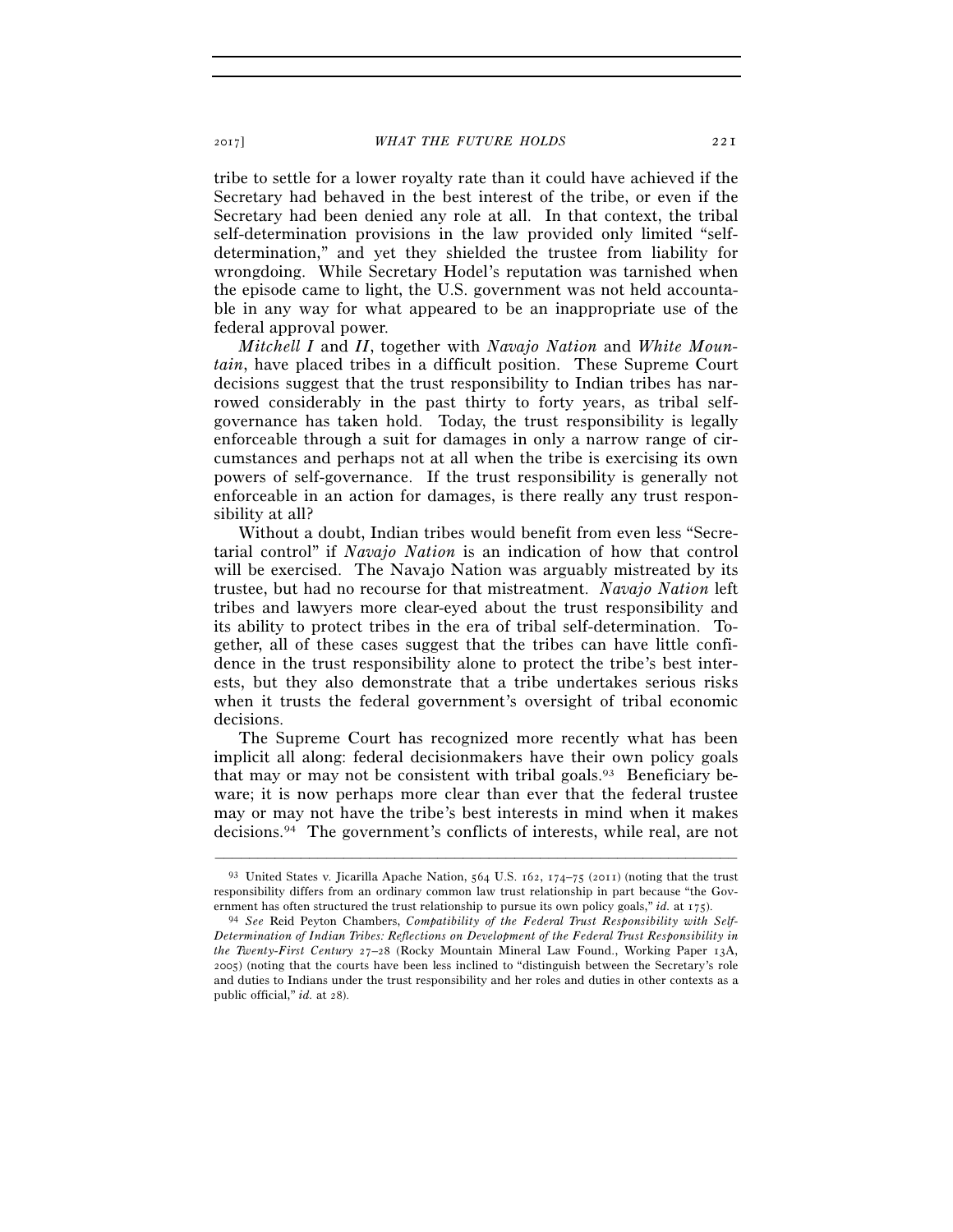generally legally cognizable.95 In any event, the *Navajo Nation* episode reflects a weakening of the notion of the federal government as a "trustee" for tribes.96

The statute in *Navajo Nation* was not unusual. Even in the era of robust tribal self-governance, the federal government retains significant residual oversight of tribal economic decisionmaking. In part, this is because many of the old paternalistic statutes remain on the books.97 It is also because, even when amending such statutes to increase tribal control, Congress almost always preserves a continuing federal role.98 Indeed, while many statutes have been amended to eliminate the kind of pervasive federal control that can give rise to federal liability, a strong residual federal role remains. In Indian gaming, for example, a tribe may negotiate a management contract with an outside entity to manage a tribal casino, but under a statute enacted in 1988, the federal government must approve the management contract.99 What the cases now make clear is that the federal government may not be legally accountable to tribes for misuse of this more limited oversight power.100

For tribes, the residual federal role is even more troubling for a different reason. While tribal decisionmaking generally should be subject to tribal decisionmaking norms and presumably should be subject to challenge primarily in tribal forums, such as tribal courts, federal supervision of tribal decisions often brings a host of requirements for adherence to federal norms. For many of these actions, significant rules

<sup>95</sup> Ann C. Juliano, *Conflicted Justice: The Department of Justice's Conflict of Interest in Representing Native American Tribes*, 37 GA. L. REV. 1307, 1344–45 (2003) (citing Nevada v. United States, 463 U.S. 110, 128 (1983)).<br><sup>96</sup> *See supra* p. 312.<br><sup>97</sup> *See, e.g.*, 25 U.S.C. § 81(b) (2012) (requiring federal approval of encumbrances on Indian

lands); *id.* § 415 (requiring federal approval of leases of Indian lands). 98 *See* Indian Tribal Economic Development and Contract Encouragement Act of 2000, Pub.

L. No. 106-179, 114 Stat. 46 (codified at 25 U.S.C. § 81).<br><sup>99</sup> 25 U.S.C. § 2711.<br><sup>100</sup> To be sure, the United States remains politically accountable. More than a hundred cases

with tribes and Indian people were settled during the Obama Administration, amounting to nearly \$10 billion in liability for the federal government. *See, e.g.*, David Bennett, *USDA/Keepseagle: Settlement \$680 Million*, DELTA FARMPRESS (Oct. 20, 2010), http://www.deltafarmpress.com /government/usdakeepseagle-settlement-680-million [https://perma.cc/LLD4-5Z3S]; Editorial, *Candidate Obama Kept His Promise to Native Americans*, N.Y. TIMES (Sept. 30, 2016), https:// www.nytimes.com/2016/09/30/opinion/candidate-obama-kept-his-promise-to-nativeamericans.html [https://perma.cc/ED6S-VB3G]; Press Release, U.S. Dep't. of the Interior, Secretary Jewell, Tribal Leaders Mark Enactment of Four Additional Water Rights Settlements for Indian Country (Jan. 13, 2017), https://www.doi.gov/pressreleases/secretary-jewell-tribal-leaders -mark-enactment-four-additional-water-rights [https://perma.cc/E66N-LXFT]. In light of *Mitchell I* and *II* and *Navajo Nation*, the settlements can fairly be said to represent the triumph of justice over law. While the federal government committed compelling wrongs in each case, the United States might have defended the cases in litigation for years with no certainty that tribes would ever have obtained damages under the *Mitchell*-*Navajo* framework.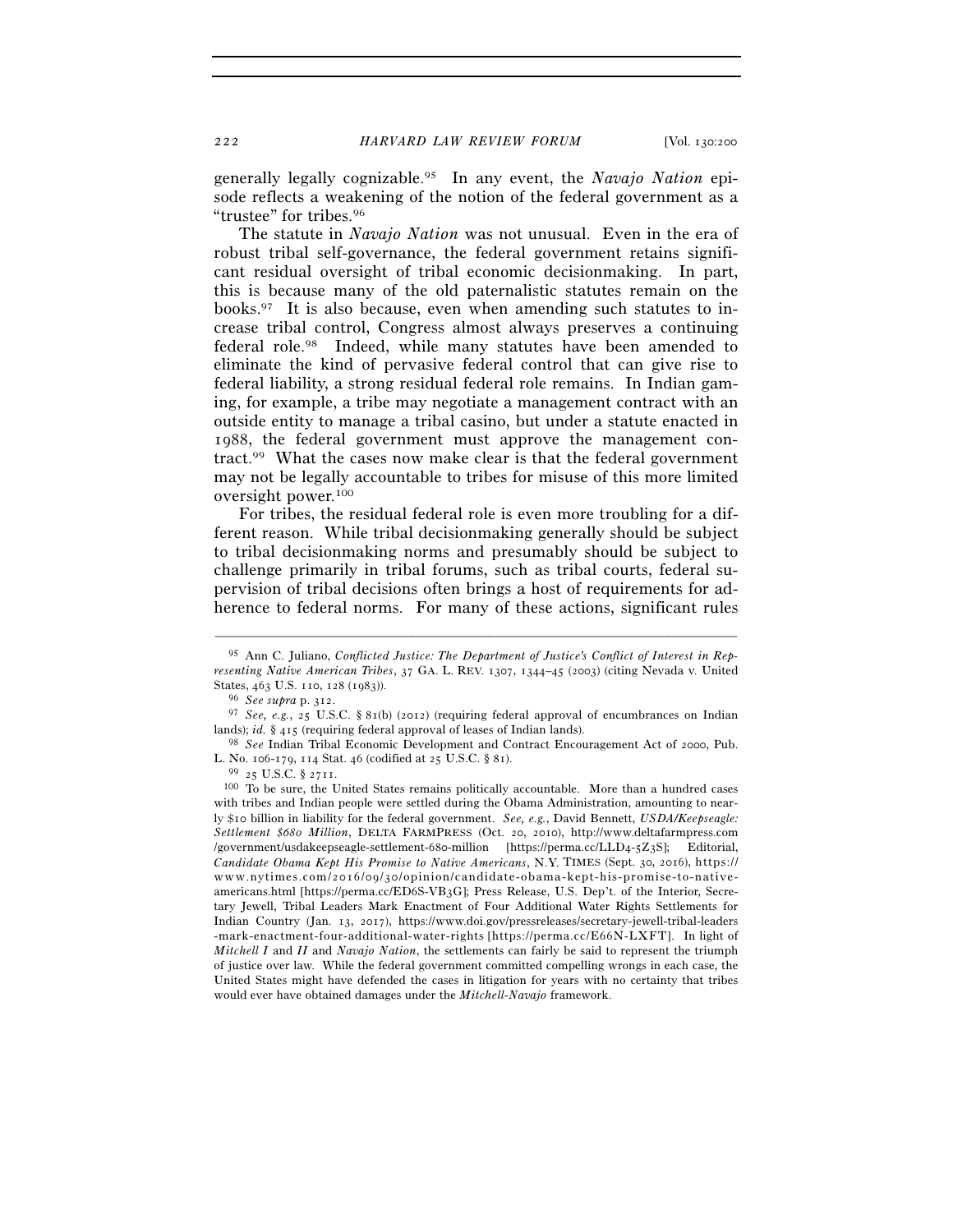attach to even limited federal involvement through numerous federal procedural statutes. Consider that the National Environmental Policy Act<sup>101</sup> (NEPA) requires significant review and consideration of environmental consequences of proposed actions by federal officials, including, frequently, mere approvals of tribal initiatives.102 Compliance with NEPA is required independently of the scope of any tribal environmental review that has already occurred,103 and it is often time intensive. As a result, NEPA is a burden on tribal projects; it necessarily undermines tribal agility in pursuing new initiatives, particularly around economic development.104

Moreover, decisions of federal officials also tend to be subject to review in federal courts under federal principles of administrative law, such as the Administrative Procedure Act<sup>105</sup> (APA).<sup>106</sup> As a result, a modest residual federal approval requirement coming at the end of a long tribal planning process can become a lever for influencing outcomes of tribal initiatives, and sometimes a hook, through APA litigation to review the federal portion of the decision, to delay or stop the project.

In sum, the residue of federal paternalism continues to pose significant obstacles for tribes. Despite significant improvements in tribal self-governance, many tribal projects effectively continue to remain federal projects as well, simply because a vestige of federal authority continues to exist in an approval process. As a result, tribal governments often face obstacles that are unknown to state and local governments or the private sector.

<sup>101</sup> <sup>42</sup> U.S.C. §§ 4321–4347 (2012). 102 *Id.* § 4332. 103 *See* DIV. OF ENVTL. & CULTURAL RES. MGMT., BUREAU OF INDIAN AFFAIRS, INDIAN AFFAIRS NATIONAL ENVIRONMENTAL POLICY ACT (NEPA) GUIDEBOOK § 1.1 (2012) ("Because the majority of activities on Indian trust lands include Federal funding or approval through the Bureau of Indian Affairs (BIA), the responsibility for complying with NEPA generally falls to the BIA.").

<sup>104</sup> One agency, the National Indian Gaming Commission (NIGC), has proposed to address this issue in a modest way, by limiting the decisions to which NEPA applies in its realm. The NIGC has the responsibility of approving management contracts between tribes and outside managers. 25 U.S.C. § 2711. In a draft NEPA Guidelines Manual issued in February 2015, the NIGC proposed a categorical exclusion for application of NEPA in this context, NAT'L INDIAN GAMING COMM'N, NEPA GUIDELINES DRAFT § 3 (2015), https://www.nigc.gov/images/uploads /Tribal%20Consultation/Consultations2015/NEPA%20guidelines%20draft.pdf

<sup>[</sup>https://perma.cc/MJ66-WV3N], presumably on the theory that the NIGC's limited role in approving who manages an Indian gaming operation does not justify major environmental review since the identity of the manager of any given casino likely has very little effect on the environment.

 $105$  Pub. L. No. 79-404, 60 Stat. 237 (1946) (codified as amended in scattered sections of 5 U.S.C.).

<sup>106</sup> *See, e.g.*, 5 U.S.C. § 702 (2012) (stating that "[a] person suffering legal wrong because of agency action . . . is entitled to judicial review"); *id.* § 704 (defining which agency actions are reviewable); *id.* § 706 (defining the scope of review).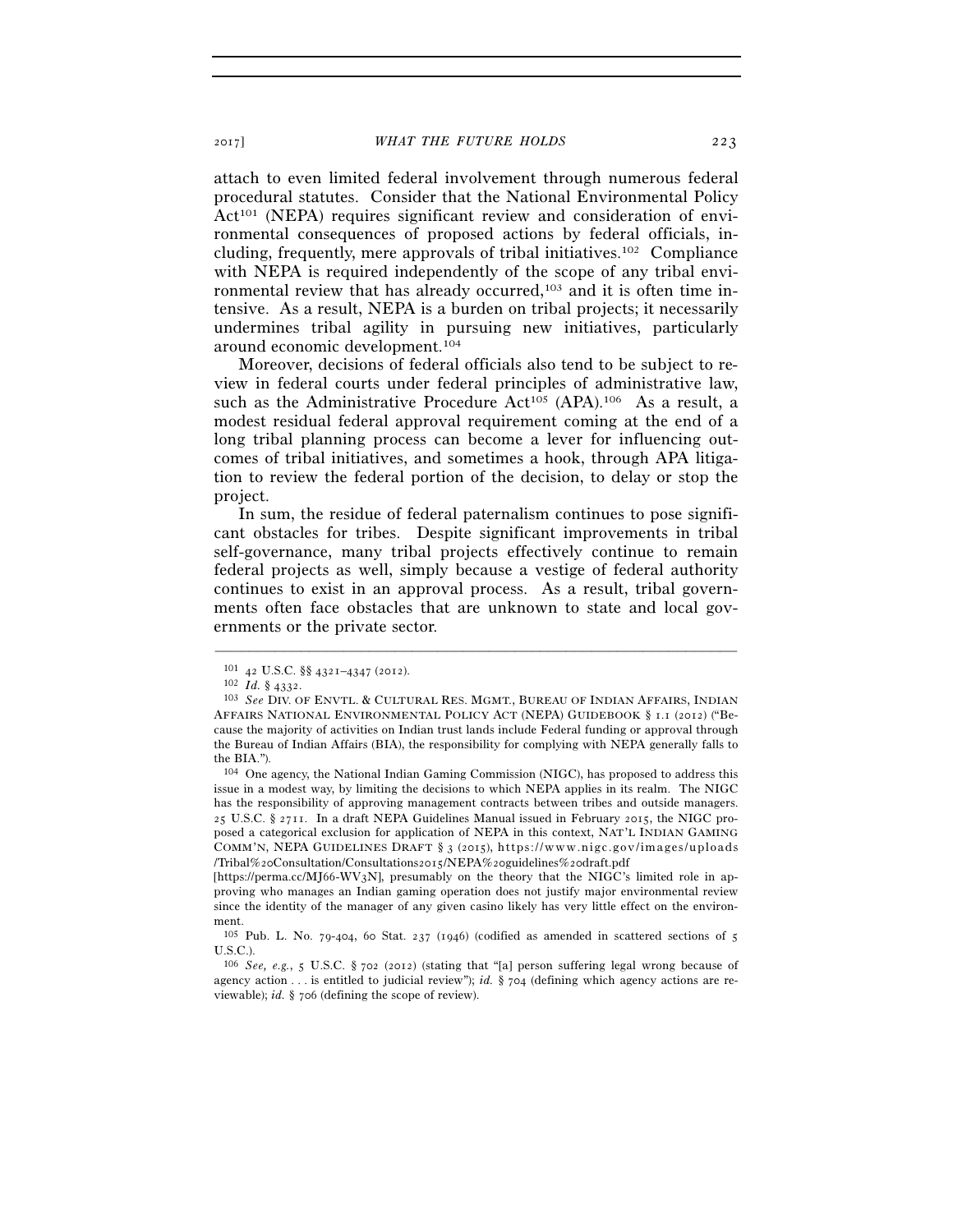#### 224 *HARVARD LAW REVIEW FORUM* [Vol. 130:200

Tribes can make compelling arguments that, in an era in which tribal self-governance has become a widely respected norm, all of the remaining vestiges of federal paternalism should be excised from the U.S. Code and federal Indian policy. As the next section describes, however, tribes may be victims of their own success. To some commentators, tribes' increasing power and authority may justify more, not less, scrutiny.

# *B. Increasing Scrutiny of Tribes May Slow the Development of Self-Governance*

Today, tribes are exercising real and significant powers. They are making important decisions. But while tribal self-governance is a vast improvement in the delivery of services in Indian country, the new approach presents new problems. As a result of the newly constituted trust responsibility and the rise of tribal self-governance, the federal government is no longer the only government working — and making weighty decisions — in Indian country. In part precisely *because* the new tribal self-governance model has been viewed as so successful in reinvigorating tribal powers, tribes have begun to face increased scrutiny.<sup>107</sup>

In short, tribes now must face the same social problems that the federal government has tried for decades to address. It should be no wonder that tribes will sometimes fail too. Perhaps because some of the more difficult questions facing tribes under the new model might be perceived as criticism, few scholars or federal policymakers have directly addressed many of the hard questions that have arisen under the new model of federal policy in which tribal self-governance dominates. Greater scrutiny of tribes, and, in some cases, criticism, is justified.

The federal government faces pressure too. For example, although the federal "noninterference" norm has been crucial to the tribal renaissance, it has come under pressure as tribal governments have become more empowered. After all, tribal governments sometimes commit wrongs too. It is not difficult to find instances of public outrage about actions committed by tribal governments involving their own people.108 Controversies occur in a variety of policy spaces, from

<sup>107</sup> The doctrine of tribal sovereign immunity has been under relentless assault by litigants as tribal governments act in more powerful ways. *See, e.g.*, Michigan v. Bay Mills Indian Cmty., 134 S. Ct. 2024, 2028 (2014) (upholding tribal immunity); Kiowa Tribe of Okla. v. Mfg. Techs., Inc., 523 U.S. 751, 753 (1998) (same). Though the Supreme Court has continued to uphold tribal immunity against invitations to undermine it, the challenges continue. *See* Lewis v. Clark, 135 A.3d

<sup>677</sup> (Conn. 2016), *cert. granted*, 137 S. Ct. 31 (2016). 108 *See, e.g.*, Craig Harris & Dennis Wagner, *The Navajo Nation Accepted More than \$1 Billion for Houses. So, Where Did It Go?*, ARIZ. REPUBLIC (Dec. 14, 2016), http://www.azcentral.com /story/news/local/arizona-investigations/2016/12/14/navajo-housing-federal-funds/94563354 [https://perma.cc/TYF6-SCD6].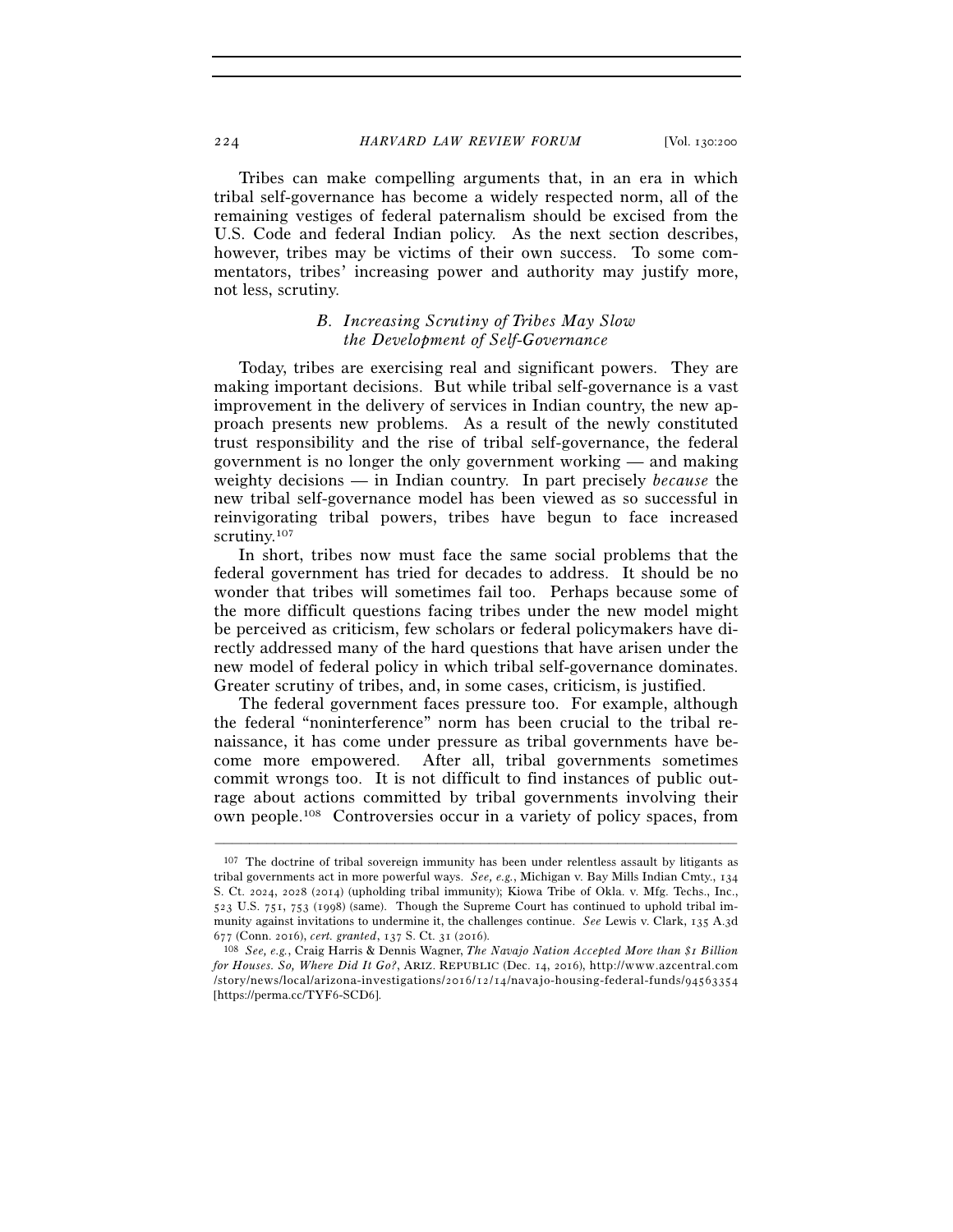2017] *WHAT THE FUTURE HOLDS* 225

disenrollment of tribal members,<sup>109</sup> to the kinds of problems that happen every day in state or federal governments, such as police violence,<sup>110</sup> abuse of the public safety and criminal justice processes, $111$ and ordinary fiscal and political corruption.112 If tribes are making decisions, tribes must, of course, be responsible for those decisions. One question is how accountability should be achieved in this context.

Moreover, the issue is complicated by the legacy of past federal policies. In the Allotment era, the United States took land from tribes and gave it to individual Indian people, $113$  some of whose heirs remain tribal members. As the United States has forfeited policymaking space back to tribes, the federal government continues to have a legal trust responsibility to numerous individual Indians who own shares of allotted land that is held in trust by the federal government. These people, the heirs of original Indian allottees, continue to number in the thousands or tens of thousands.<sup>114</sup> How does the shift toward tribal selfgovernance affect these Indian people? Can the United States simultaneously have a robust and respectful government-to-government relationship with tribes and yet come between tribes and its own members when those members own interests in individual trust land?

Other serious questions are those that face any government. Some of these arise from governmental failures. No government succeeds in every endeavor. One needs only open the newspaper or a federal case reporter to see that officials in the federal government, state governments, county and local governments, and, yes, tribal governments, sometimes fail their people, and sometimes in the most important of tasks.

Against the backdrop of the federal trust responsibility, however, failures by tribal governments raise unique questions. One result of the gradual expansion of the tribal sovereign sphere has been a blurring of the lines between what constitutes a federal responsibility and what constitutes a tribal responsibility. Indeed, it is partly federal law and federal resources that have empowered tribes and supported the tremendous renaissance in tribal governments. As the federal govern-

<sup>109</sup> *See, e.g.*, James Dao, *In California, Indian Tribes with Casino Money Cast off Members*, N.Y. TIMES (Dec. 12, 2011), http://www.nytimes.com/2011/12/13/us/california-indian-tribes-eject -thousands-of-members.html [https://perma.cc/GG2J-YBZ2]. 110 *See, e.g.*, Lisa Desjardins & Emma Lacey-Bordeaux, *Problems of Liberty and Justice on the* 

*Plains*, CNN (Dec. 13, 2012, 11:36 AM), http://www.cnn.com/2012/08/10/us/embed-america-tribal -justice [https://perma.cc/DK54-6TL4]. 111 *See id.* 

<sup>112</sup> *See, e.g.*, *FBI Agent Helps Protect His Native American Community*, FBI (Apr. 7, 2015), https://www.fbi.gov/news/stories/public-corruption-in-indian-country [https://perma.cc/B4VT<br>-VE861

<sup>&</sup>lt;sup>113</sup> *Developments in the Law — Indian Law*, 129 HARV. L. REV. 1652, 1655 n.16 (2016). <sup>114</sup> *See* S. REP. NO. 106-361, at 31 (2000).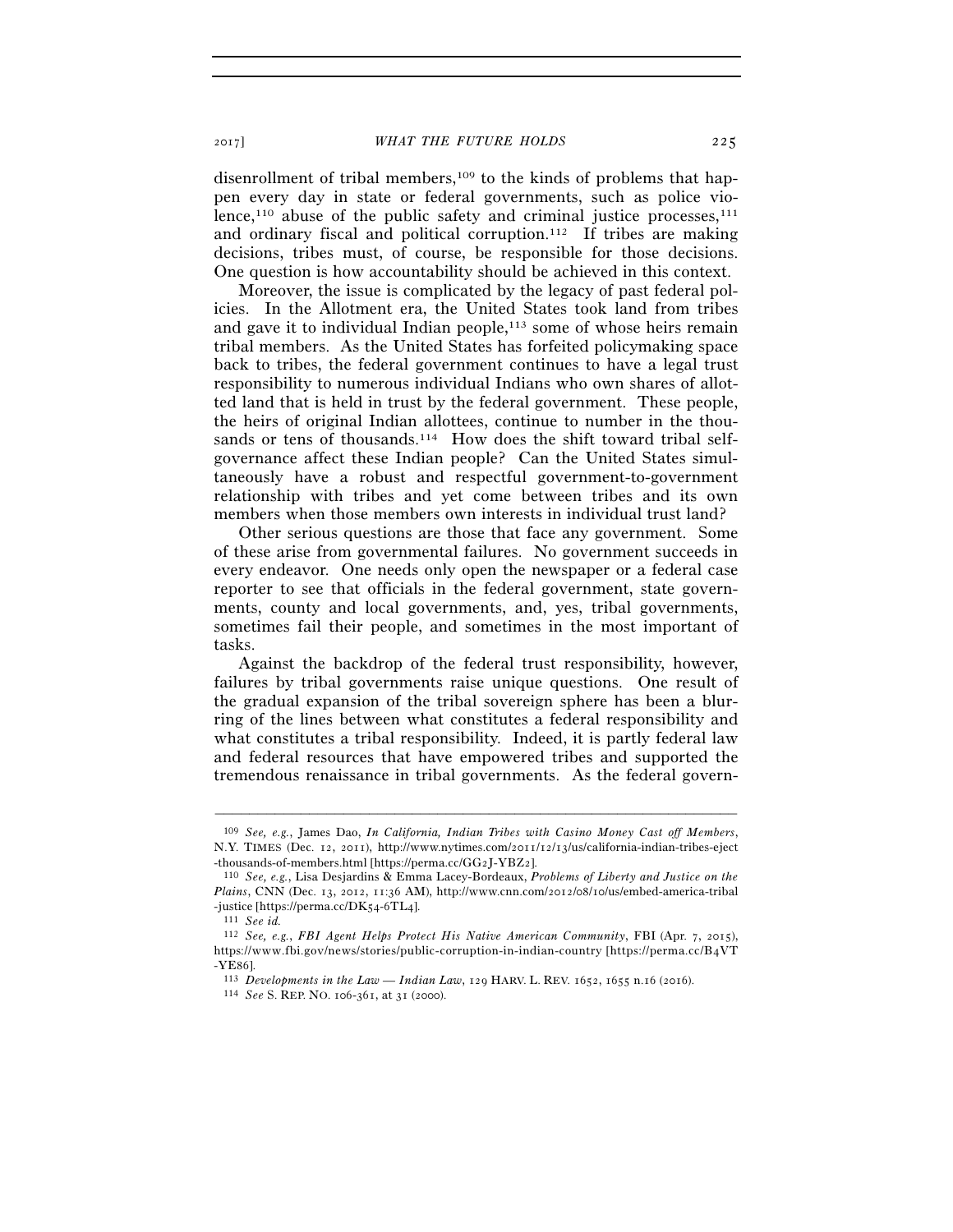ment increasingly seeks to empower tribes, the federal government arguably bears some responsibility for this action. Moreover, from decades of strong federal control and oversight of Indian tribes, Indian people have been accustomed to turning to BIA officials when they are mad about tribal decisions. In the past, the BIA sometimes obliged.115 This undermined tribal self-governance. Today, BIA officials are more reluctant to interfere in internal tribal decisions, but this reluctance means that Indian people may have nowhere to turn.

The problem is exacerbated because many tribal decisions today necessarily involve higher stakes. The responsibility — and impact of an error  $\overline{-}$  in the criminal felony context, for example, is measurably heavier than in the misdemeanor context. As tribes engage in governance more than ever before and become meaningful forces within the regions they occupy, their actions and decisions naturally receive, and perhaps deserve, more scrutiny and attention.

One practical response is that failures are inevitable in any government from time to time, and accountability of officials for those failures is important. Presumably, if the community has the ability to hold the responsible officials accountable, failures will occur more rarely. When they do occur, tribal communities will be more content to live with mistakes by their own elected officials than being forced involuntarily to bear the mistakes of federal officials.

People who have often been supportive of tribal sovereignty as a matter of justice have sometimes had second thoughts when they see tribes exercising sovereign powers. Consider, for example, environmentalists who are upset by tribal natural resources development decisions,<sup>116</sup> or human rights advocates troubled by tribal disenrollment.<sup>117</sup>

Thus, tribal empowerment raises myriad new questions that are much easier to ask than to answer. Since the federal government underwrites some tribal governmental activities, what is the responsibility of the United States in addressing injustices committed by tribal governments? If a tribe errs while exercising a federal function under tribal self-determination, such as law enforcement, what remains of the federal government's trust responsibilities after the tribe has signed a self-determination contract and taken responsibility for a given federal function? Is the federal obligation simply to pay the tribe accord-

<sup>–––––––––––––––––––––––––––––––––––––––––––––––––––––––––––––</sup> 115 *See generally* Robert McCarthy, *The Bureau of Indian Affairs and the Federal Trust Obligation to American Indians*, 19 BYU J. PUB. L. 1, 4–14, 39–40 (2004). 116 *See, e.g.*, Dennis Wagner, *Navajos Assail Environmentalists*, ARIZ. REPUBLIC (Oct. 1, 2009,

<sup>12:00</sup> AM), http://archive.azcentral.com/arizonarepublic/local/articles/2009/09/30/20090930navajo -enviro.html [https://perma.cc/542D-M2W3]. 117 *See generally* Gabriel S. Galanda & Ryan D. Dreveskracht, *Curing the Tribal Disenrollment* 

*Epidemic: In Search of a Remedy*, 57 ARIZ L. REV. 383 (2015) (providing an in-depth exploration of the "realities of disenrollment," *id.* at 387 (footnote omitted)).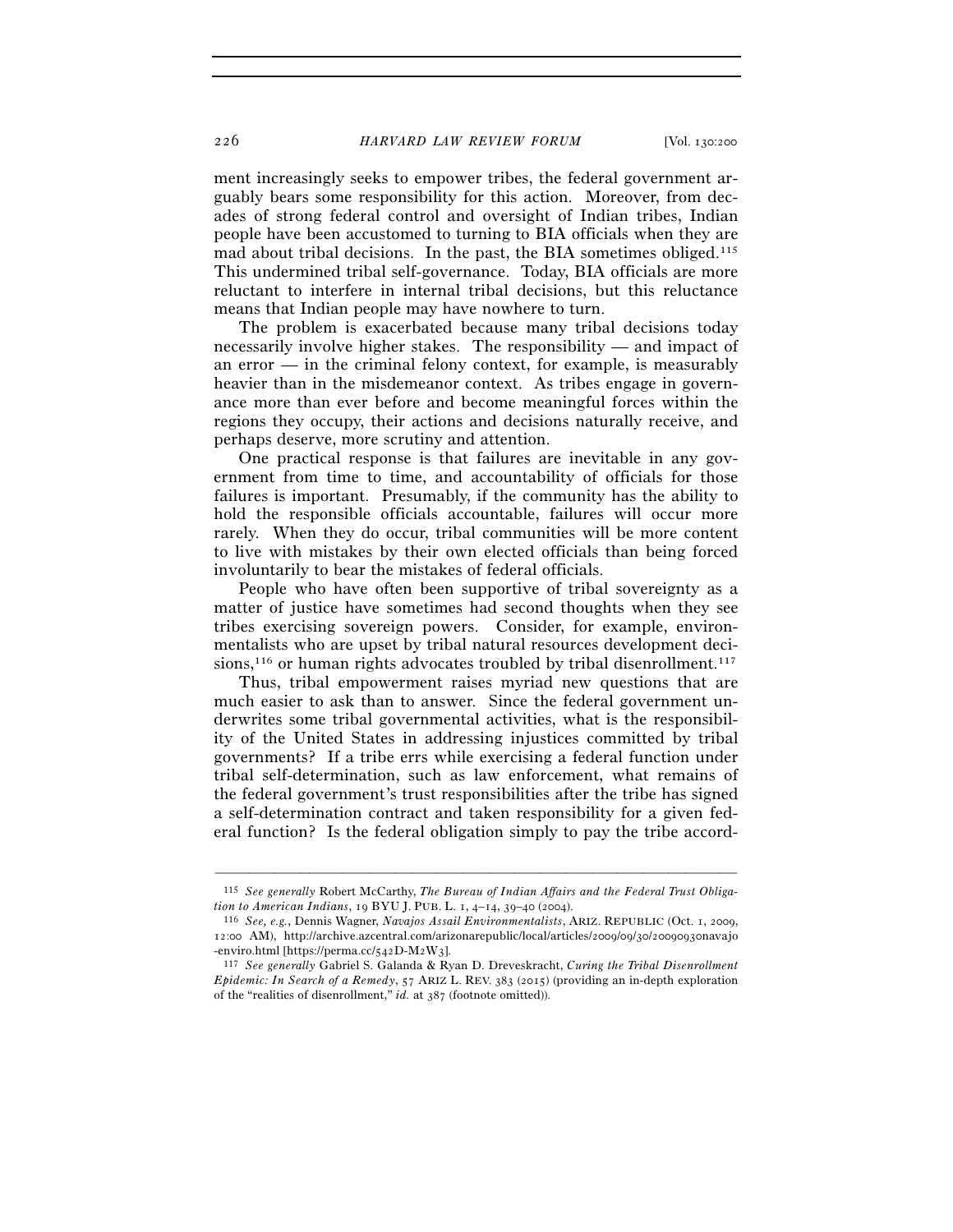ing to the terms of the contract, or is there a broader, residual responsibility that continues in effect? Is the federal government a backstop, or a guarantor that Indian people receive the services required by the trust responsibility, even if the tribe performs the services poorly or fails entirely to perform them? In other words, if the United States has contracted with tribes to meet federal trust responsibilities, which government should be held morally and legally accountable if the trust responsibility is not met? Put another way, does the federal obligation run only to the tribe or beyond the tribe to the ultimate beneficiaries, its citizens? These questions are beginning to arise in a number of different contexts.

*1. The Disenrollment Crisis. —* A particularly vexing problem in recent years has been the human rights crisis in Indian country related to disenrollment of tribal members.118 Reports of tribes disenrolling members have provoked a conversation among some commentators about whether the advances in tribal self-governance and the concomitant withdrawal of federal power have gone too far. Appalled by the actions of tribal governments and sympathetic to those who have been disenrolled, some commentators have urged federal officials, and federal courts, to address unjust tribal actions.119

Tribal membership decisions, since at least the 1970s, have been viewed as crucial to tribal identity and thus central to tribal sovereignty. Following the clear Supreme Court precedent in *Martinez*, federal courts have respected the norm of federal noninterference in tribal membership decisions.<sup>120</sup> That decision has always been controversial.121 Many commentators, even some who are very supportive of tribal sovereignty, would have preferred that the federal courts accept a role as an active forum for tribal violations of human rights.122 Others have been appropriately skeptical of the value of reinvolving the federal government in internal tribal disputes after working so hard to restore a semblance of tribal sovereignty and self-governance, even if important questions of tribal human rights are at stake.<sup>123</sup>

<sup>–––––––––––––––––––––––––––––––––––––––––––––––––––––––––––––</sup> 118 *See, e.g.*, *id.* at 404–08; David E. Wilkins, *Exiling One's Kin: Banishment and Disenroll-*

<sup>&</sup>lt;sup>119</sup> See, e.g., Galanda & Dreveskracht, *supra* note 117, at 453–73.<br><sup>120</sup> See Aguayo v. Jewell, 827 F.3d 1213, 1229 (9th Cir. 2016) (declining to interfere in an enrollment question and quoting a federal official saying that "in the exercise of sovereignty and self-governance, tribes have the right, like other governments, to make good decisions, bad decisions, and decisions with which others may disagree").

<sup>121</sup> *See, e.g.*, MacKinnon, *supra* note 76, at 63–69; Resnik, *supra* note 76, at 672–80; Carla Christofferson, Note, *Tribal Court's Failure to Protect Native American Women: A Reevaluation of the Indian Civil Rights Act*, 101 YALE L.J. 169, 170 (1991).<br><sup>122</sup> *See, e.g.*, Galanda & Dreveskracht, *supra* note 117, at 462–73.

<sup>&</sup>lt;sup>123</sup> Professor Wenona Singel, for example, has thoughtfully suggested the formation of an intertribal human rights regime. Wenona T. Singel, *Indian Tribes and Human Rights Accountability*, 49 SAN DIEGO L. REV. 567, 611–25 (2012).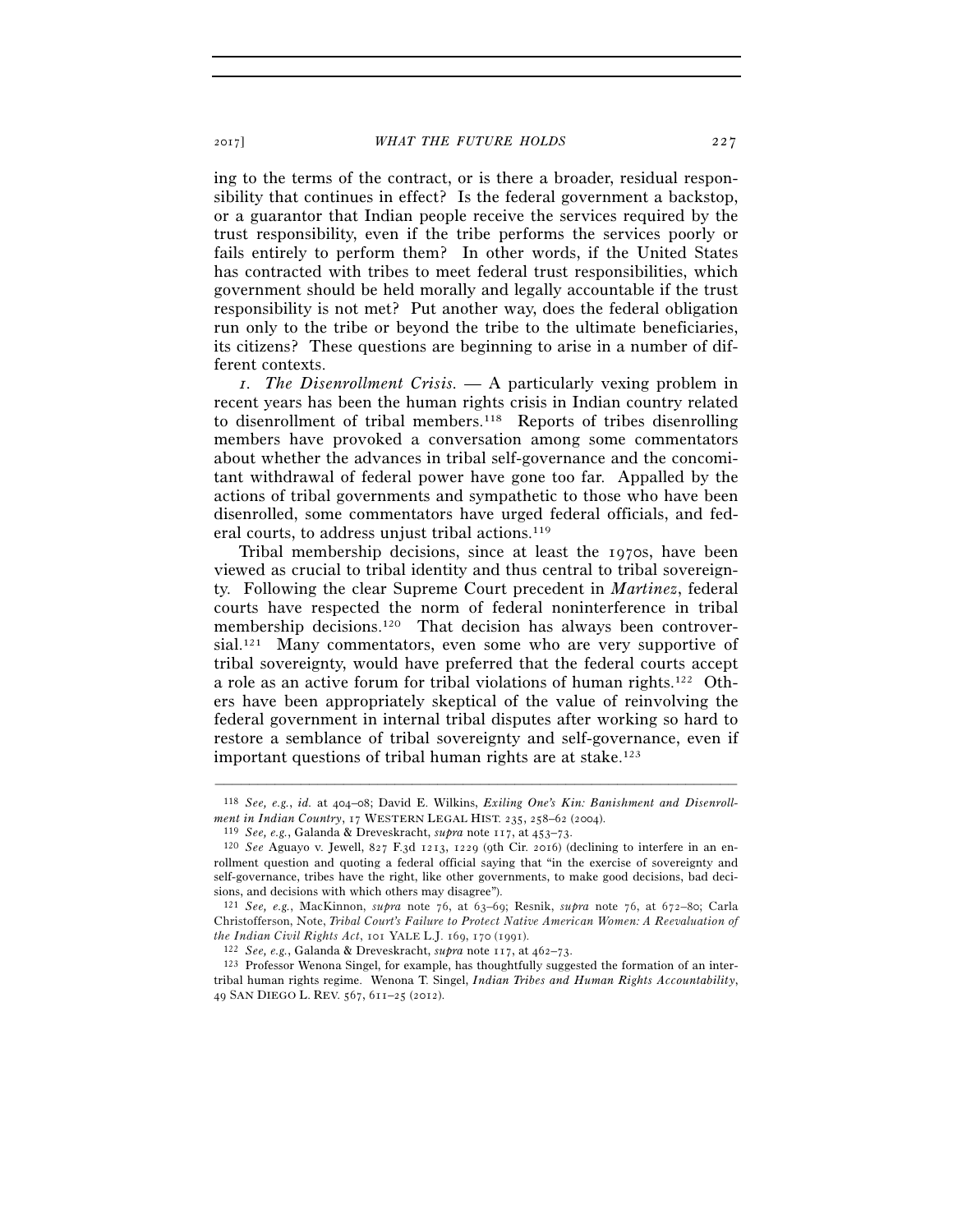Several decades after *Martinez*, recent tribal disenrollments have reignited the question at the heart of *Martinez*, to wit: should the federal government interpose itself between Indians and their tribal governments and serve as the guarantor of human rights against tribal governments? The old notions of the importance of such decisions to core tribal sovereignty remain substantial. In light of the ongoing and seemingly insoluble immigration debate in the United States, can one imagine the federal government forfeiting its own citizenship decisions to another sovereign? Related questions of immigration and residency played into a potentially disastrous move toward Britain's exit from the European Union.

Today, in Indian country, however, the context is different than it was in 1978 when *Martinez* was decided. First, to some, the stakes seem higher because money is involved. For tribes who make per capita payments to members, the payments can be thousands or tens of thousands of dollars annually per member. Money raises the stakes, at least from an external perspective; the broader American society outside Indian country can more readily understand the impact of the loss of tribal membership when it is accompanied by the loss of material wealth. Second, some claim that the motives for disenrollment are to enrich the remaining members' share of gaming revenues and increase per capita payments.124 Finally, because significant money is sometimes at stake, disenrollment today is more likely to be noticed and bring lawyers and formal judicial processes.<sup>125</sup>

Because of the apparent injustice and outrageous actions of some tribes, efforts to use federal forums to resolve such claims will continue, if only because opponents are frustrated at their inability to obtain action at the tribal level. The federal government has gradually recognized a greater quantum of tribal sovereignty for each tribe. Tribes are becoming fuller and more complete sovereign governments. If tribes are to be true sovereigns, they absolutely must have the freedom to make mistakes and to make policy choices that other sovereigns might find offensive. Some of these may constitute human rights vio-

<sup>124</sup> *See, e.g.*, Suzianne D. Painter-Thorne, *If You Build It, They* Will *Come: Preserving Tribal Sovereignty in the Face of Indian Casinos and the New Premium on Tribal Membership*, 14 LEWIS & CLARK L. REV. 311, 313-14 (2010). This claim may reflect a lack of familiarity with tribal politics. At least since the arrival of Europeans, tribal politics has been a blood sport; disenrollment may simply be a new way of harming a bitter rival.

<sup>125</sup> In other ways, however, the current claims for federal involvement are much less compelling than in *Martinez*. For the gaming tribes that are engaging in disenrollment, the money at issue is not federal money. It is tribal money earned in gaming, an activity authorized by inherent tribal authority and only grudgingly allowed by federal law. *See* 18 U.S.C. §§ 1166–1168 (2012); Indian Gaming Regulatory Act, 25 U.S.C. §§ 2701–2721 (2012); California v. Cabazon Band of Mission Indians, 480 U.S. 202 (1987). Thus, a potentially strong legal justification for federal interference is absent.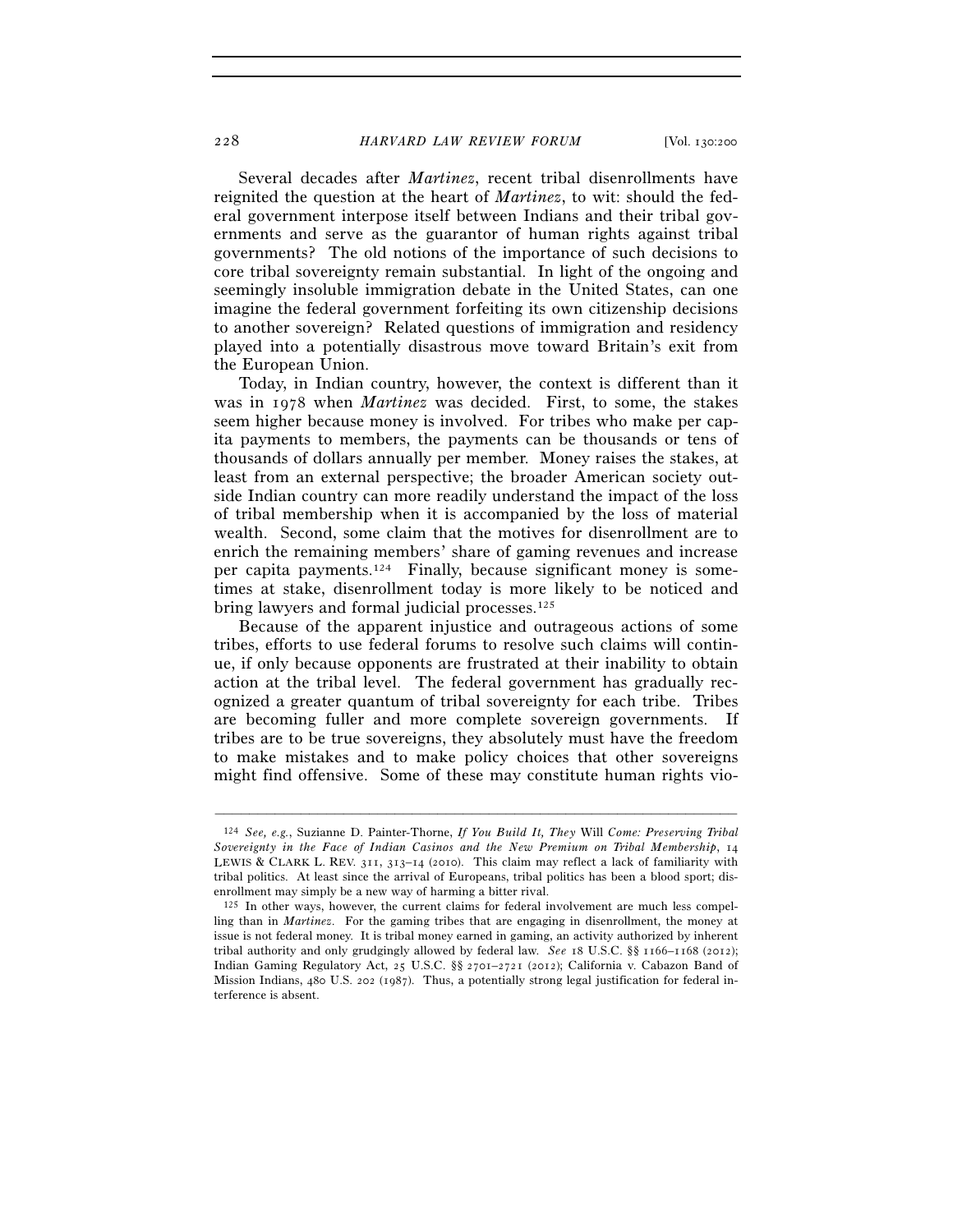lations. But even nation-states are sometimes subject to external influence for violations of international human rights norms.

However, the trust responsibility is a somewhat elastic concept, especially to those tribes without treaties explicitly clarifying federal duties. If a tribe has been restored to a fuller form of sovereignty, and it chooses to exercise that sovereignty in a manner that is deemed offensive to federal policymakers, a political question arises: does the trust responsibility require federal taxpayers to continue providing funding to a sovereign government that commits human rights violations? This question is similar to one that frequently arises in American foreign policy. In sum, for tribes engaging in disenrollment in what appears to be an unjust manner, perhaps the United States should recognize the tribal right to take such action, while also reserving the right to assert diplomatic consequences, which could be fiscal in nature, equivalent to international economic sanctions, or political in nature, such as loss of federal recognition.

*2. Public Safety and Criminal Justice. —* Similar difficult questions arise in the area of public safety and criminal justice. Police work is the rare instance in which violence (against suspected or convicted offenders) is officially sanctioned. Outside of war, no governmental power is more profound and potentially offensive and harmful, or as controversial. Indeed, wrongful killings by police officers have created a serious atmosphere of crisis in the United States. No area of public policy involves higher stakes and greater interest by citizens.

On many Indian reservations, law enforcement is provided by federal officers. Where tribal law enforcement exists, it is commonly underwritten by the BIA through tribal self-determination contracts and grants from the Department of Justice. Throughout Indian country, in other words, tribal law enforcement is supported by federal appropriations. Indeed, for some purposes, tribal police officers working under such contracts are considered federal officers. Because of the potentially violent nature of law enforcement, questions frequently arise as to official liability for wrongful actions taken by law enforcement officers.

In this area, the blurred lines between tribal and federal authority produce complex questions. If the federal government has contracted with a tribal government to provide law enforcement services to its own people on an Indian reservation, should the federal government provide a forum to a tribal citizen harmed by a tribal officer? Would such a forum be consistent with tribal sovereignty? And aside from the forum question, which government, tribal or federal, should bear the cost of any official liability for death or harm?

As a result of federal laws recognizing inherent tribal authority for prosecutions, and more recently authorizing felony criminal prosecutions and limited prosecution of non-Indians, some tribal judicial decisions in the criminal context are subjected to regular scrutiny by fed-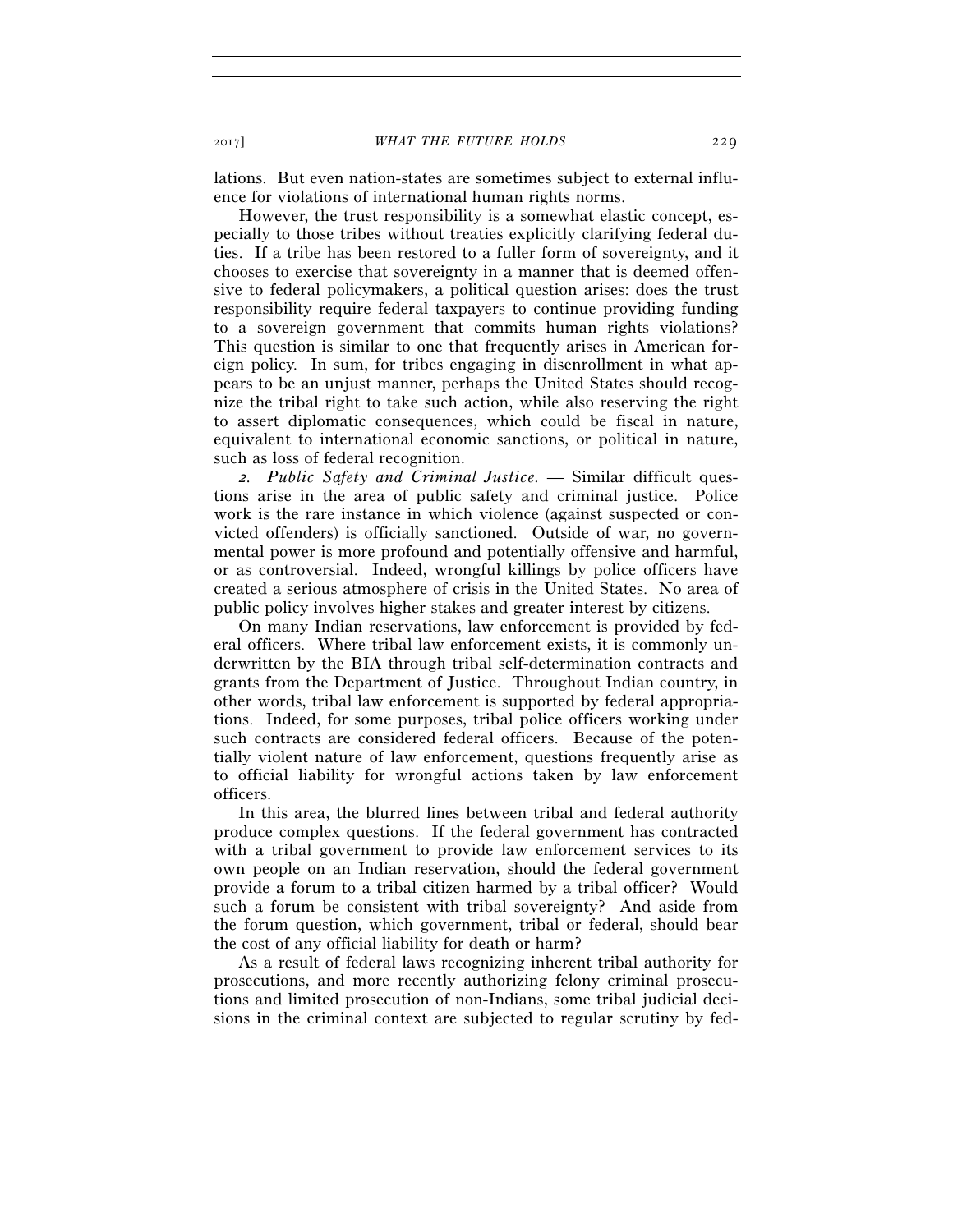eral courts. In these areas of federal Indian policy, federal judicial scrutiny, including by habeas corpus proceedings, is authorized by federal law.126

Laws authorizing greater criminal justice authority have had the effect of making federal interference with tribal action more routine. Routine federal review of tribal judicial decisions may, over the long term, erode the principle of federal noninterference with internal tribal matters. Thus, tribal governments that now possess greater sovereign power are also facing greater scrutiny. To exercise greater sovereignty, they necessarily must accept limits to the scope of tribal sovereignty and also accept outside interference by the federal government. These new criminal provisions reflect political compromises as to the scope of tribal sovereignty enacted into federal law.

*3. Allottees. —* Another area for which the tribal renaissance poses new questions relates to the Indian heirs of original allottees of Indian lands. At the beginning of the twentieth century, millions of acres of land were taken from Indian tribes under federal laws, such as the General Allotment Act,<sup>127</sup> and "allotted" to individual Indians in parcels of various sizes in an effort to turn Indian families into farmers or ranchers. During the Allotment era, more than 100 million acres were ultimately taken from tribes, through allotment or sales of surplus lands after each tribal adult member or head of household was deemed to have obtained an allotment.128 On the heels of the Allotment era followed the Great Depression, as well as the Dust Bowl in the western United States. As a result, soon after individual Indians became landowners, many of them lost their lands, due to poverty resulting in tax sales. The allotment policy was formally rejected during the New Deal era and no more allotments were made, but by then the loss of land was devastating.<sup>129</sup> The allotment policy is widely viewed by Indian policymakers and historians as disastrous for the loss of land to tribes and Indian people.

Today, however, more than ten million of the original ninety million acres lost to tribes continue to be owned by the heirs of the original allottees.130 These parcels of land are held in trust for these heirs by

<sup>–––––––––––––––––––––––––––––––––––––––––––––––––––––––––––––</sup> 126 *See, e.g.*, Indian Civil Rights Act of 1968, 25 U.S.C. § 1302 (enumerating various civil rights tribal governments owe to their people).

<sup>&</sup>lt;sup>127</sup> Ch. 119, 24 Stat. 388 (1887) (codified as amended in scattered sections of 25 U.S.C.).<br><sup>128</sup> S. REP. NO. 106-361, at 31 (2000) ("A direct result of the [General Allotment Act] was the<br>loss of over 100,000,000 acres

 $1^{29}$  Indian Reorganization Act of 1934, Pub. L. No. 73-383, ch. 576, 48 Stat. 984 (1934) (codified as amended at 25 U.S.C. §§ 461–479); *see also* INST. FOR GOV'T RESEARCH, THE PROBLEM

<sup>&</sup>lt;sup>130</sup> ROBERT J. MILLER, NATIVE AMERICA, DISCOVERED AND CONQUERED 170 (2006) ("Allotment continues to have a major impact in Indian country today. . . . Individual Indians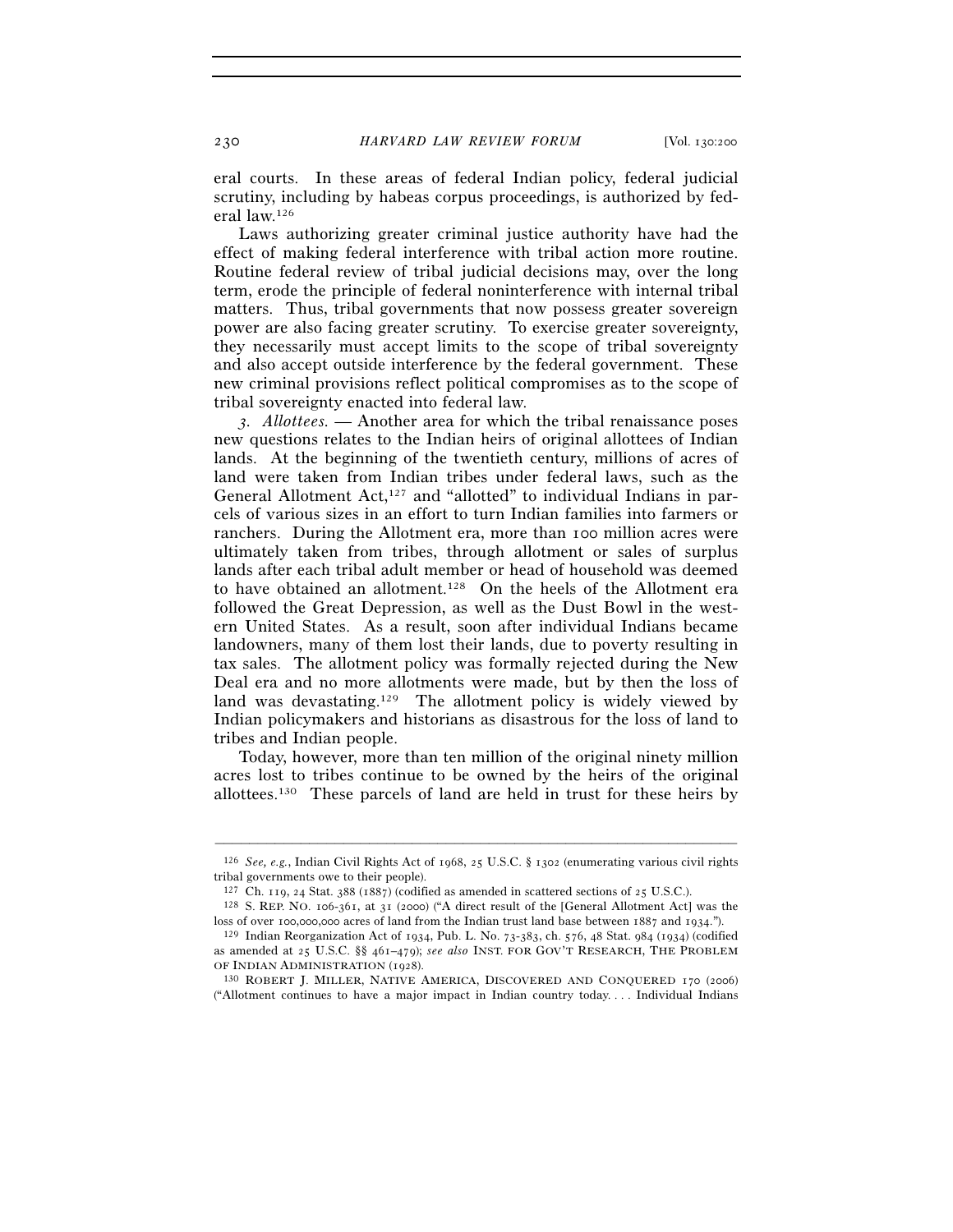the federal government, with many of the parcels held by dozens or hundreds of owners in undivided interests. Because the land is held in trust by the federal government, the United States has a direct legal responsibility to these beneficiaries.

Clashes between individual landowners and the government regulators who would create land use rules, such as zoning restrictions, are common in local governments and are more routine than profound. One key aspect of the tribal renaissance has been much greater deference to tribal decisions about land use and management on Indian reservations.131 As tribal self-governance has increased, the interests of the individual heirs of allotments have sometimes clashed with the interests and priorities of the tribes, in the same way a small private landowner's interest may clash with county zoning rules and in the same way individual tribal interests once clashed with federal interests.132 Restrictions on the use of lands can have economic implications, as such rules tend to lower the value of the land and limit the productive uses of the land.133 In Indian country, the federal government's support for tribal sovereignty and self-governance has the very real potential impact of lowering the value of land in trust for individuals. In such a case, the federal government's more general trust responsibility to support tribal governments runs into its narrow but concrete trust responsibility to heirs of allottees for whom it continues to hold land in trust.

Many, but not all, of the heirs of allottees are members of the tribe on whose reservation the land is located. Those heirs presumably have a voice in tribal government, alleviating the impact of the conflict to some degree, but questions about the federal duties to governments and federal duties to individual Indians remain. As economic development improves in Indian country, these problems will potentially arise more often.

#### **CONCLUSION**

The federal trust responsibility has evolved from a paternalistic obligation to care for Indian people to a tool protecting the boundaries of

<sup>–––––––––––––––––––––––––––––––––––––––––––––––––––––––––––––</sup> own about 10.2 million acres of land on reservations left over from the individual allotments of the Allotment era.").

<sup>131</sup> *See, e.g.*, Final Rule for Residential, Business and Wind and Solar Resource Leases on Indian Land, 77 Fed. Reg. 72,440 (Dec. 5, 2012) (codified in scattered sections of 25 C.F.R. pt. 162 (2016)) (providing "greater deference to tribes for tribal land leasing decisions").

<sup>&</sup>lt;sup>132</sup> See, e.g., Jessica A. Shoemaker, *Complexity's Shadow: American Indian Property, Sovereignty and the Future*, 115 MICH. L. REV. 487, 513–17 (2017) (discussing the costs of federal and other governmental regulation on individual Indian landowners).

<sup>133</sup> Jessica A. Shoemaker, *No Sticks in My Bundle: Rethinking the Indian Land Tenure Problem*, 63 U. KAN. L. REV. 383, 439–44 (2015).